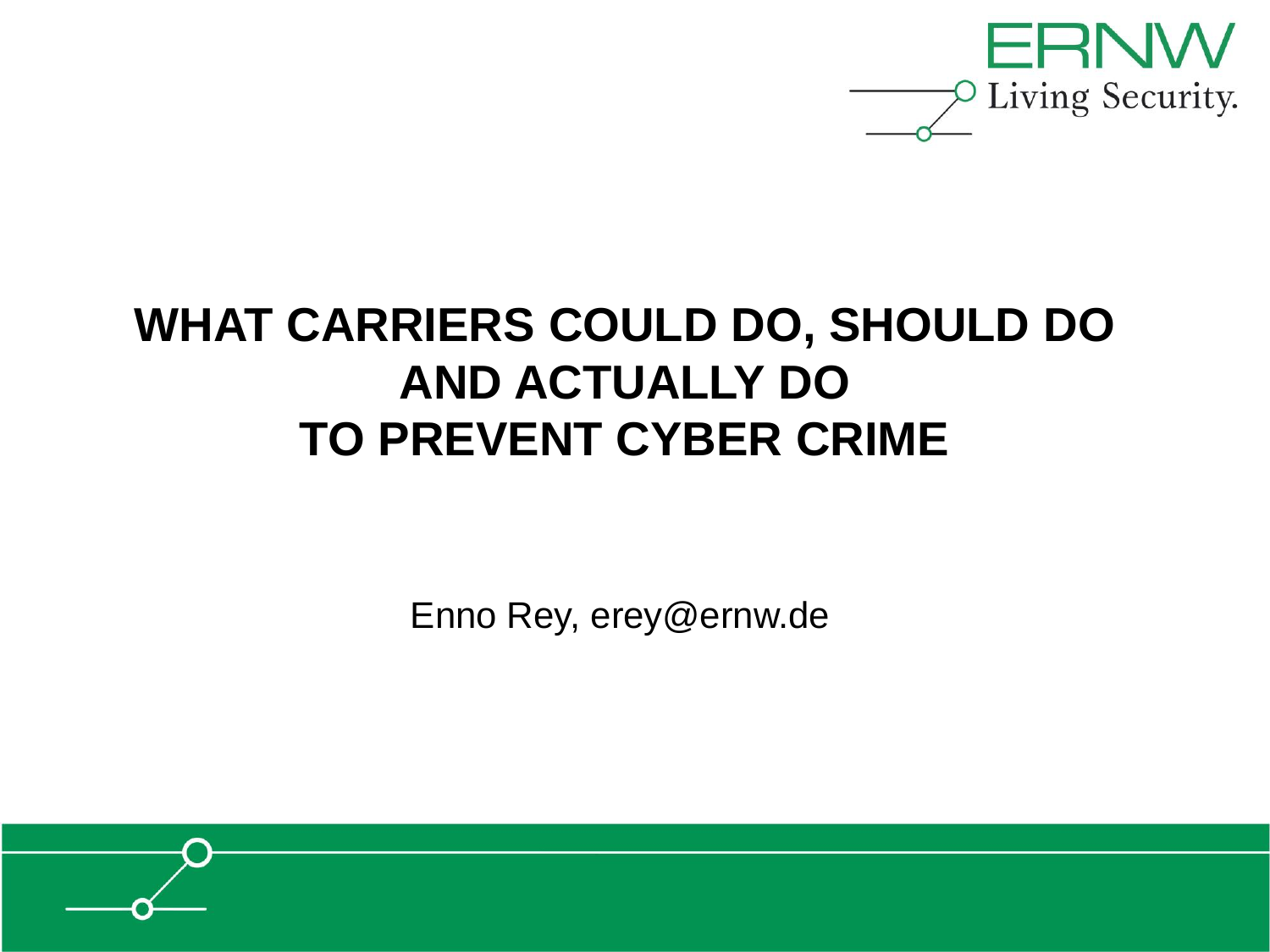Who I am



- "Old-school networker"
- Started working on Layer 2–4 in the early 90s
- With special focus on security since 1997
- (Co-) Author of several books, articles and whitepapers and regular speaker on international conferences (incl. Black Hat, Hack In The Box, FutureNet)
- Founder (2001) and CTO of a highly specialized IT security consultancy [www.ernw.de] with 12 employees, based in Heidelberg/Germany and Lisbon/PT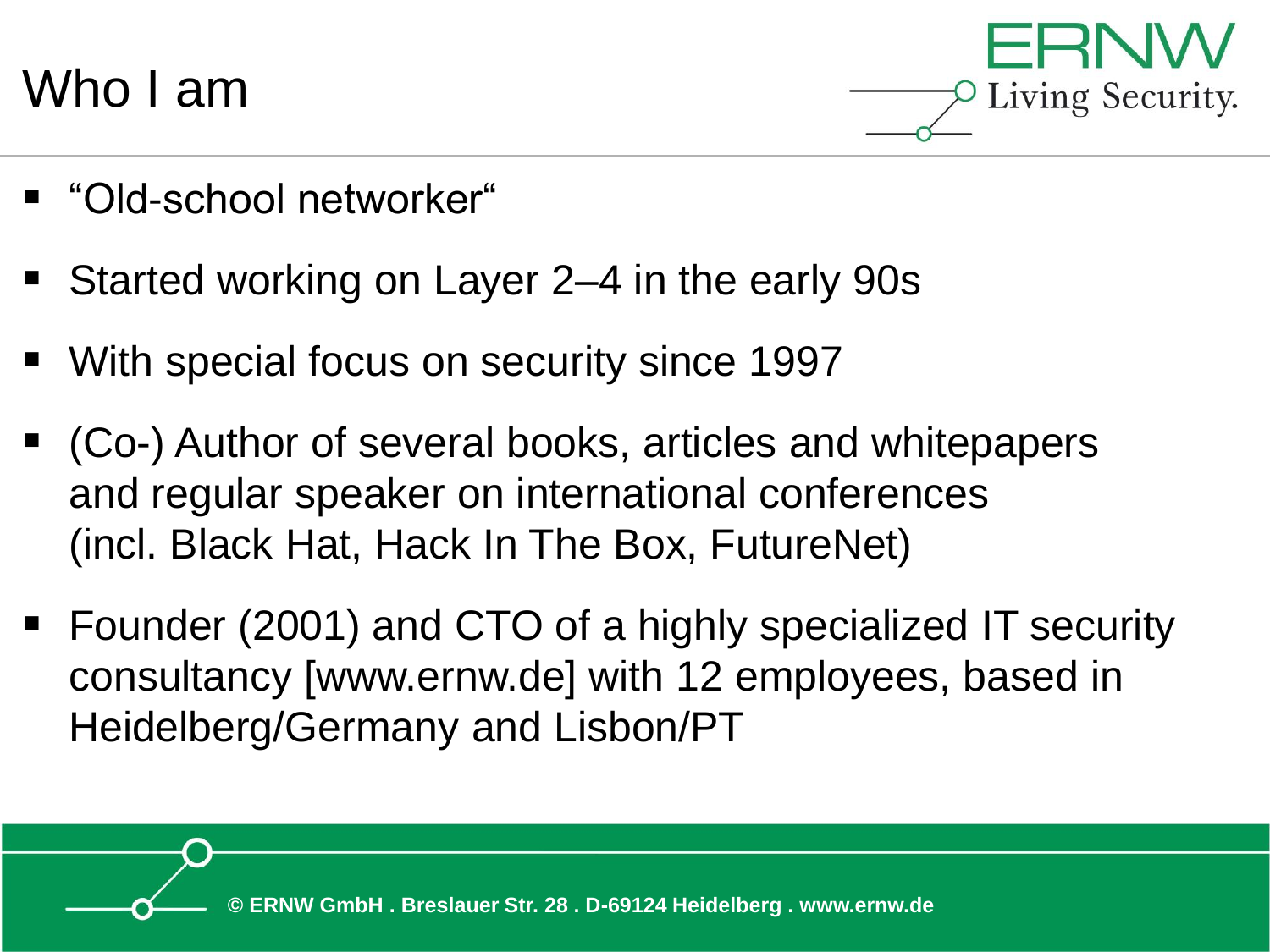

HHNV Living Security.

- What carrier space might have to do with cyber crime
- **Expectations & Attitudes**
- Technical controls
- The role of regulations
- Looking to the future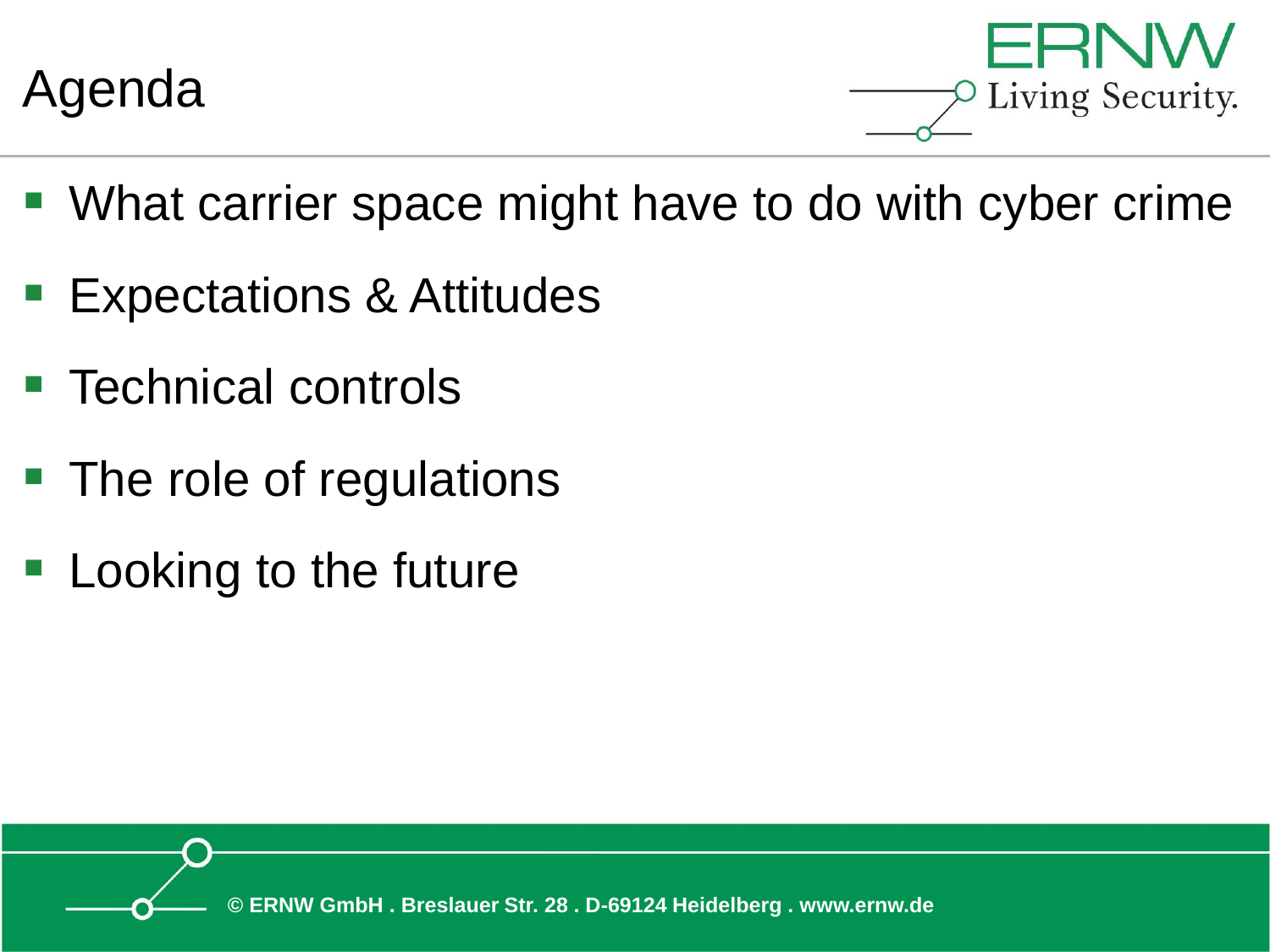## **Definition**



#### **Cyber Crime:**

Any crime that is facilitated or committed using a computer, network, or hardware device. [1]

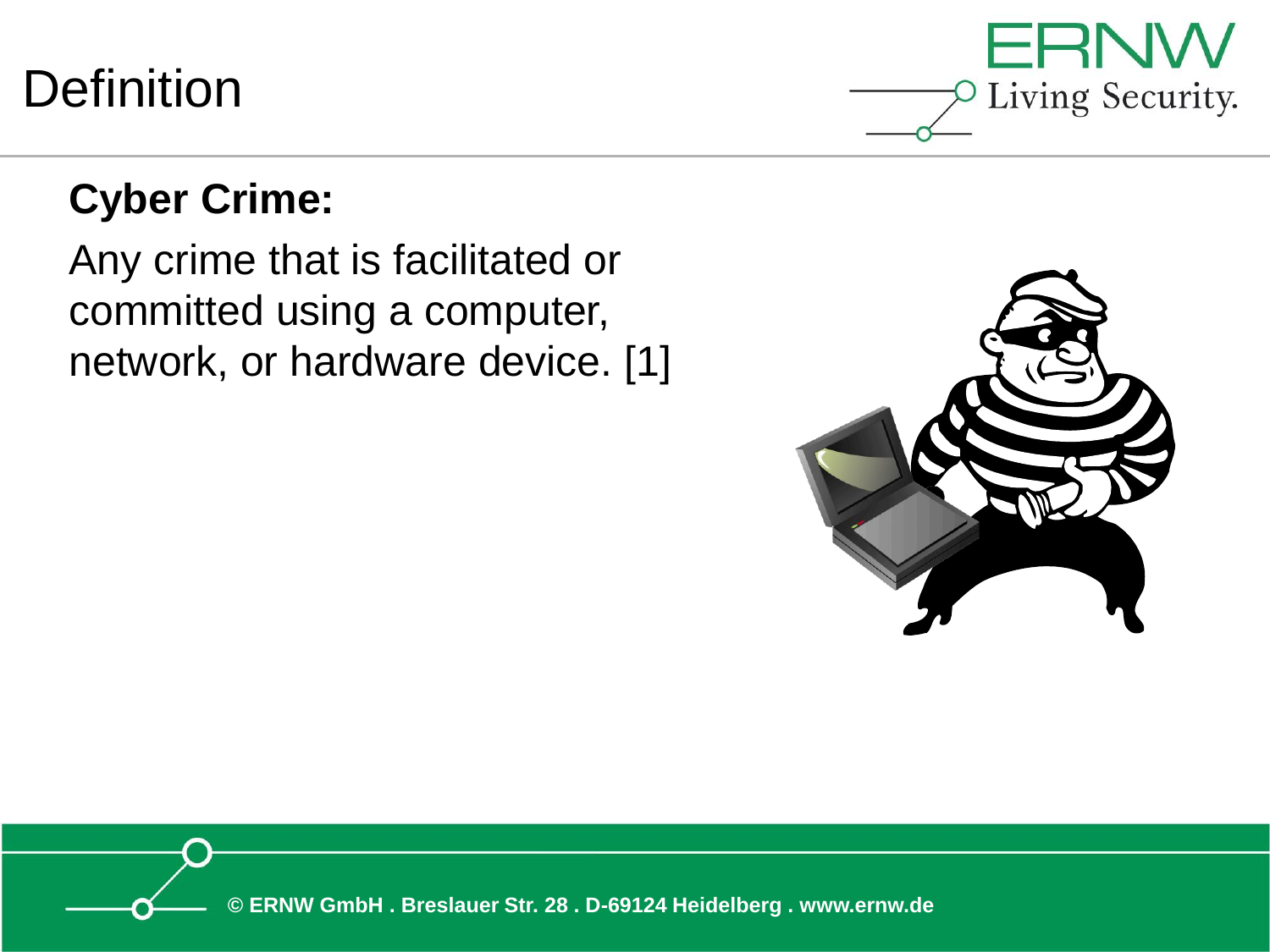What carrier space might have to do with cyber crime

ERNW Living Security.

**Carrier** 

**Carrier might be a victim of cyber crime.**

▪ **Carrier's network might be a "medium" for cyber crime.**



**Carrier might even be the source/originator of cyber crime (think of some governmentally controlled network structures).**

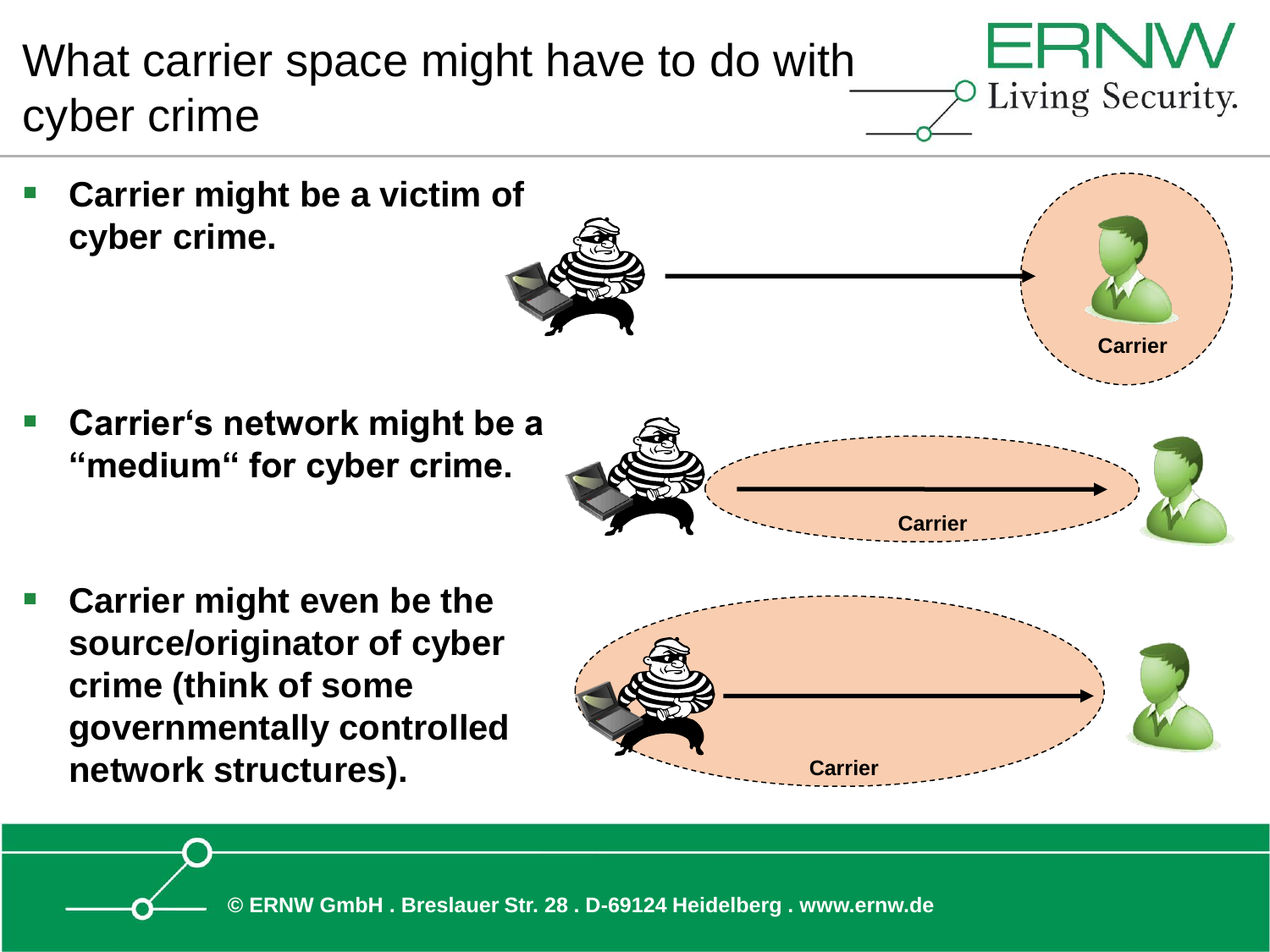## "Carrier as medium"



Here the carrier's network is (ab-) used for criminal acts.



- **Hence the carrier's role is just to transport traffic generated elsewhere and attacking entities that might (or might not) be carrier's customers.**
- Attacker controlled systems (e.g. phishing websites) might **(or might not) be located in carrier's network.**
- **During the talk I will solely focus on this scenario.**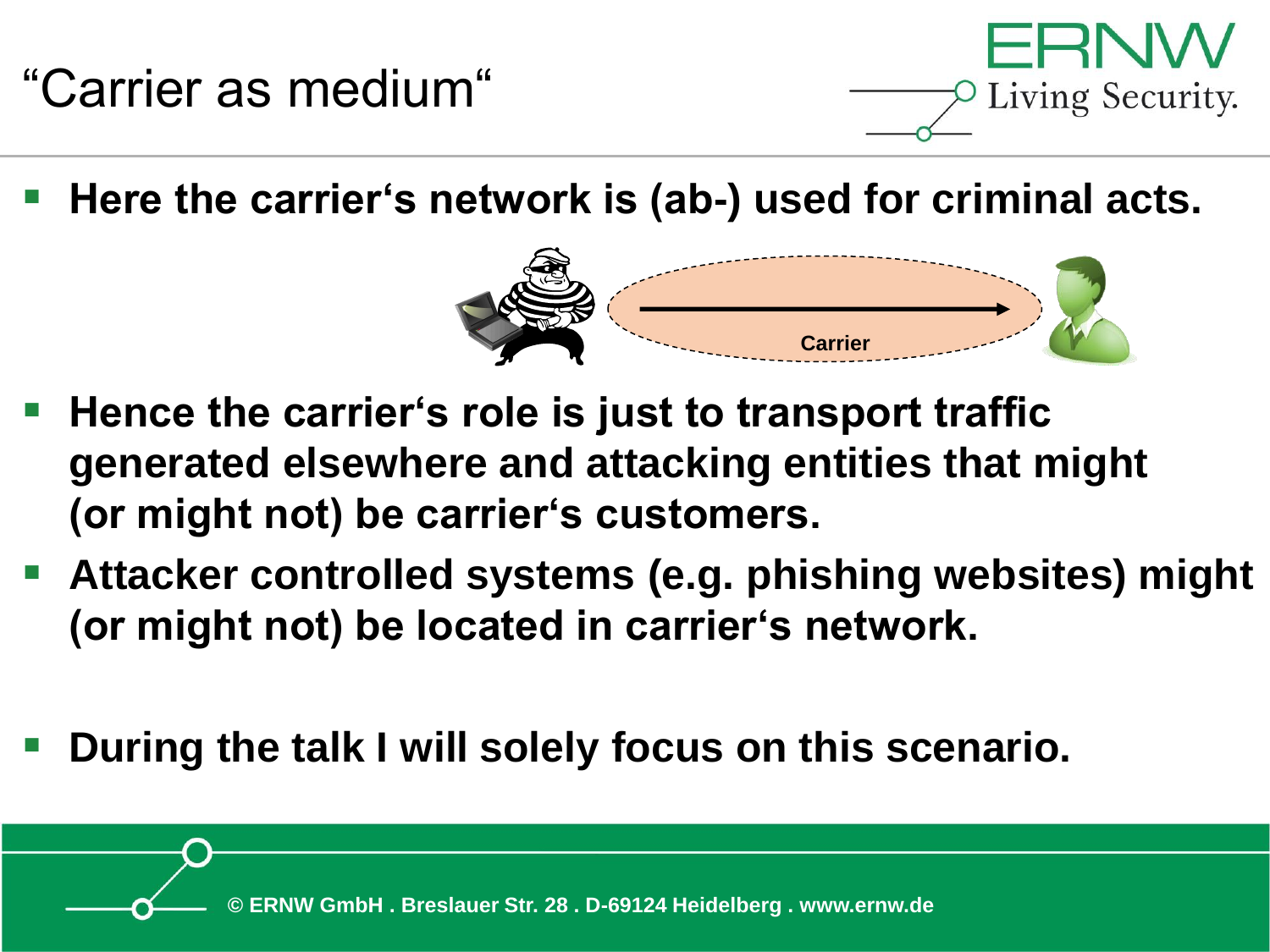## **Expectations**

■ Some customers expect that **a carrier intercepts ("cleans") malicious traffic in some way.**





- **Others might regard the necessary technical steps (wiretapping / traffic interception) as an "invasion to their privacy". [who believes in "privacy in the internet" anyway? ;-)]**
- **Some are willing to pay for such services. Most are not.**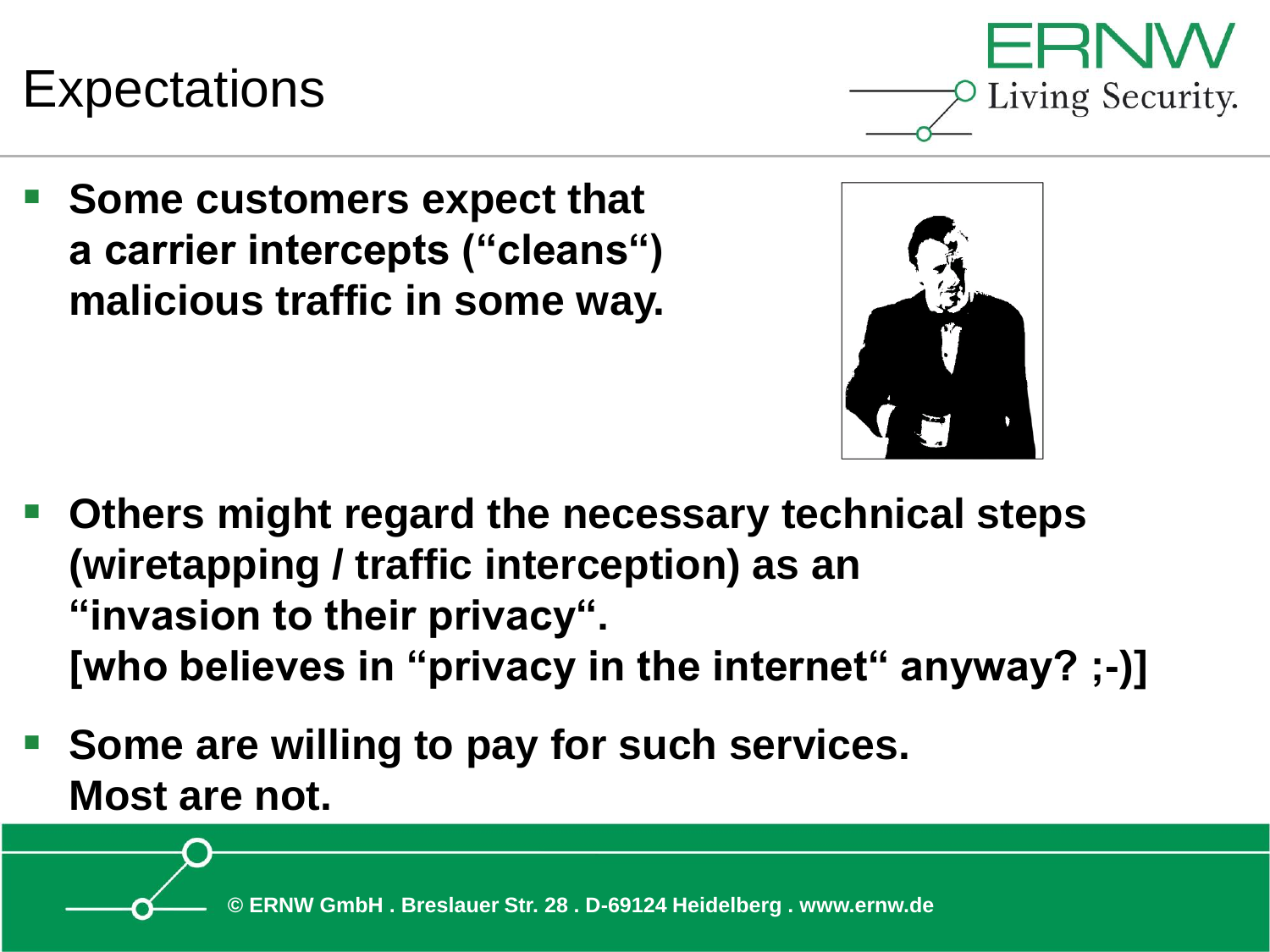## The *Clean Pipes* / *Clean Water* Analogy



**Subscribing to "the internet" should work like the local water supply: "Switch on tap and get pure, drinkable water."**

ERNV

Living Security.

- **Consumers are (at least in some parts of the world) not required to boil or purify water.**
- **Instead suppliers are required to treat water to exacting standards.**
- **Customer: "Why do I have to pay for the spam, probes, scans, and malicious activity that my telecommunications service provider should prevent at 3 miles out versus my having to subscribe to another service to attain clean pipes at my doorstep?" [6]**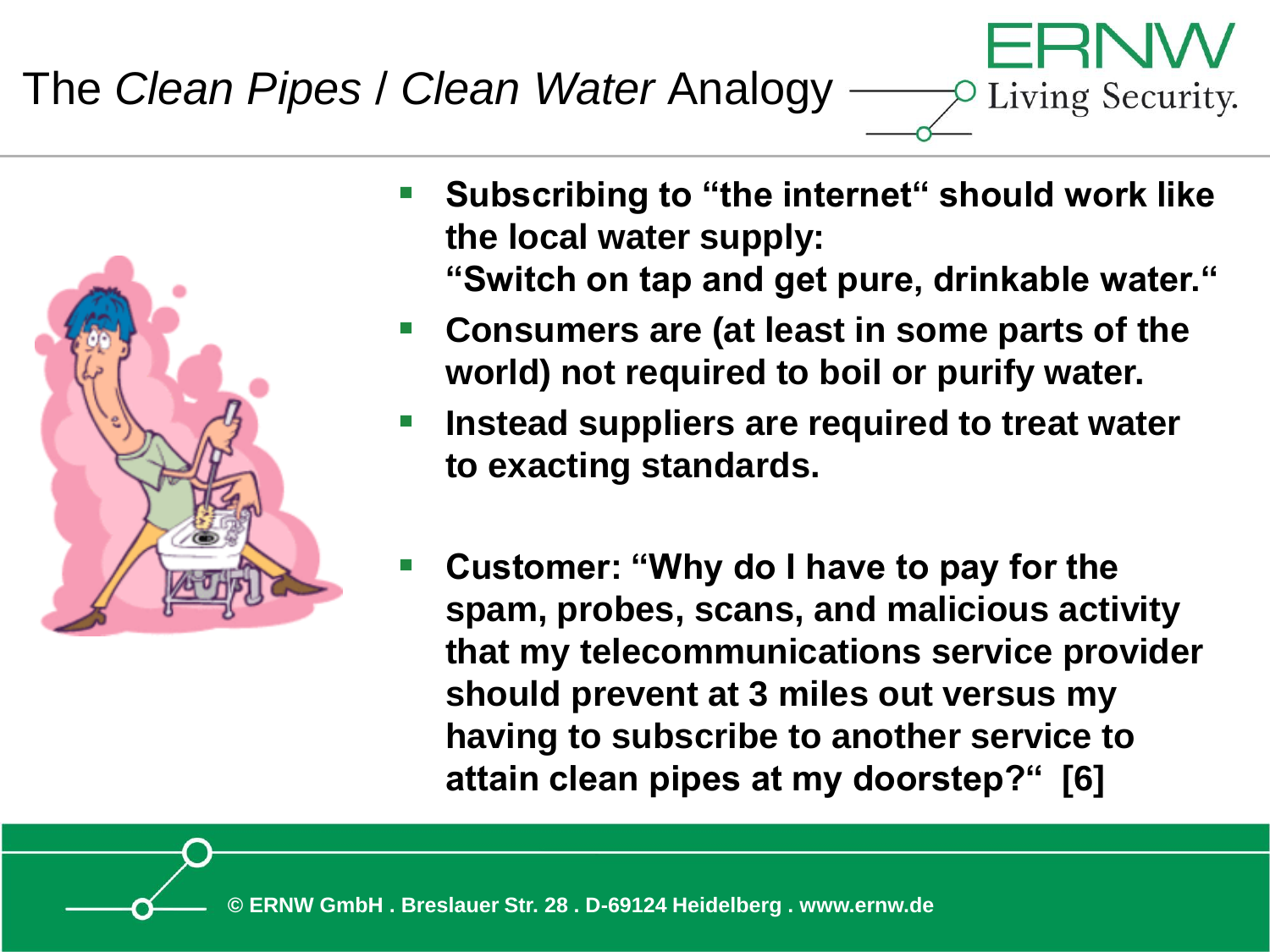... and why it doesn't fit



- Sources of water pollution and "internet traffic pollution" **are fundamentally different, in several aspects.**
- **Definition of "clean water" is different in different parts of world (ever drank water in your hotel bathroom in ... ? ;-)**
- Who defines "clean water" in your part? Do you want the **same people to define "clean internet"??**

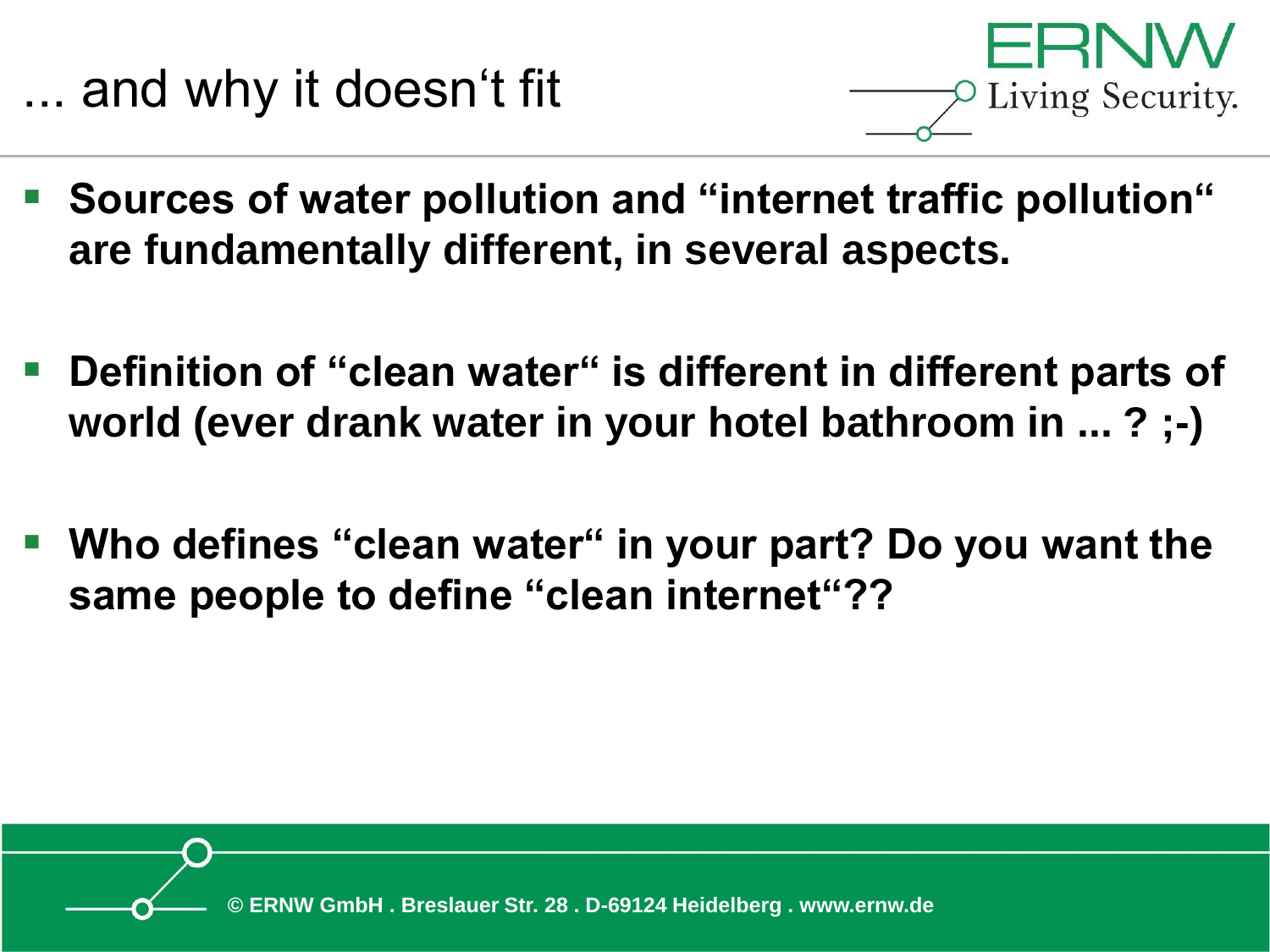### The "Clean Pipe" Internet?



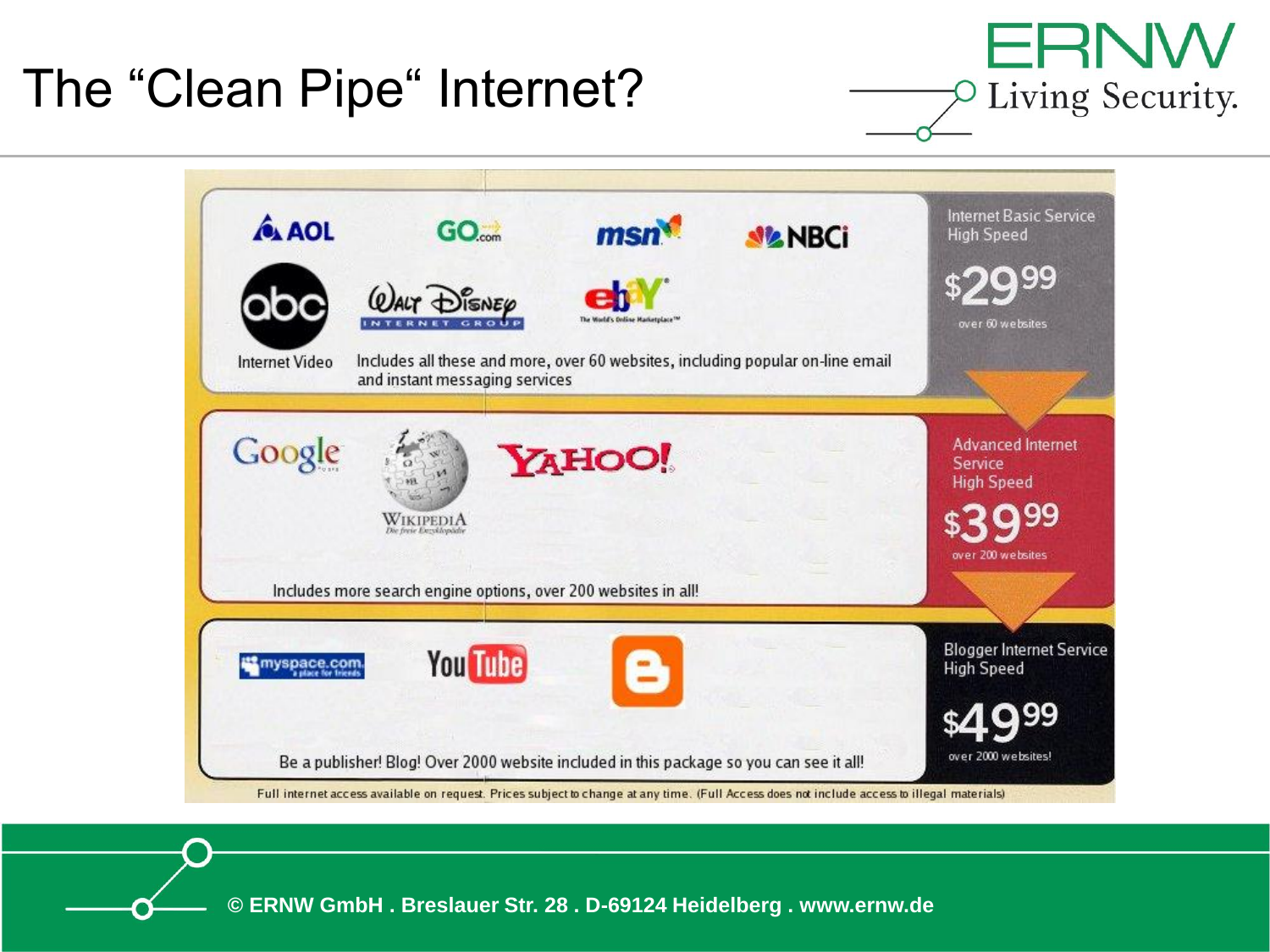### Carriers' Attitudes



- *Mere Conduit***: "I'm just the conduit. I'm just delivering the ticking package. You can't blame me." [5]**
- **Some act somehow, usually in a cooperated manner.** 
	- Messaging Anti-Abuse Working Group (MAAWG)
	- Internet Watch Foundation (IWF)
	- IXP guidelines (e.g. those of LINX)
	- **Best Current Practices (BCP) Sub-Series of RFCs**
- **Fact is: most carriers perform "anti cyber crime steps" to some degree.**
- Why?
	- Collateral damage of cyber crime poses threat to availability (!!) of own infrastructure (spam to mailservers, DDoS to network connections etc.).
	- Because they fear legislation? (remember why CC industry introduced *PCI*)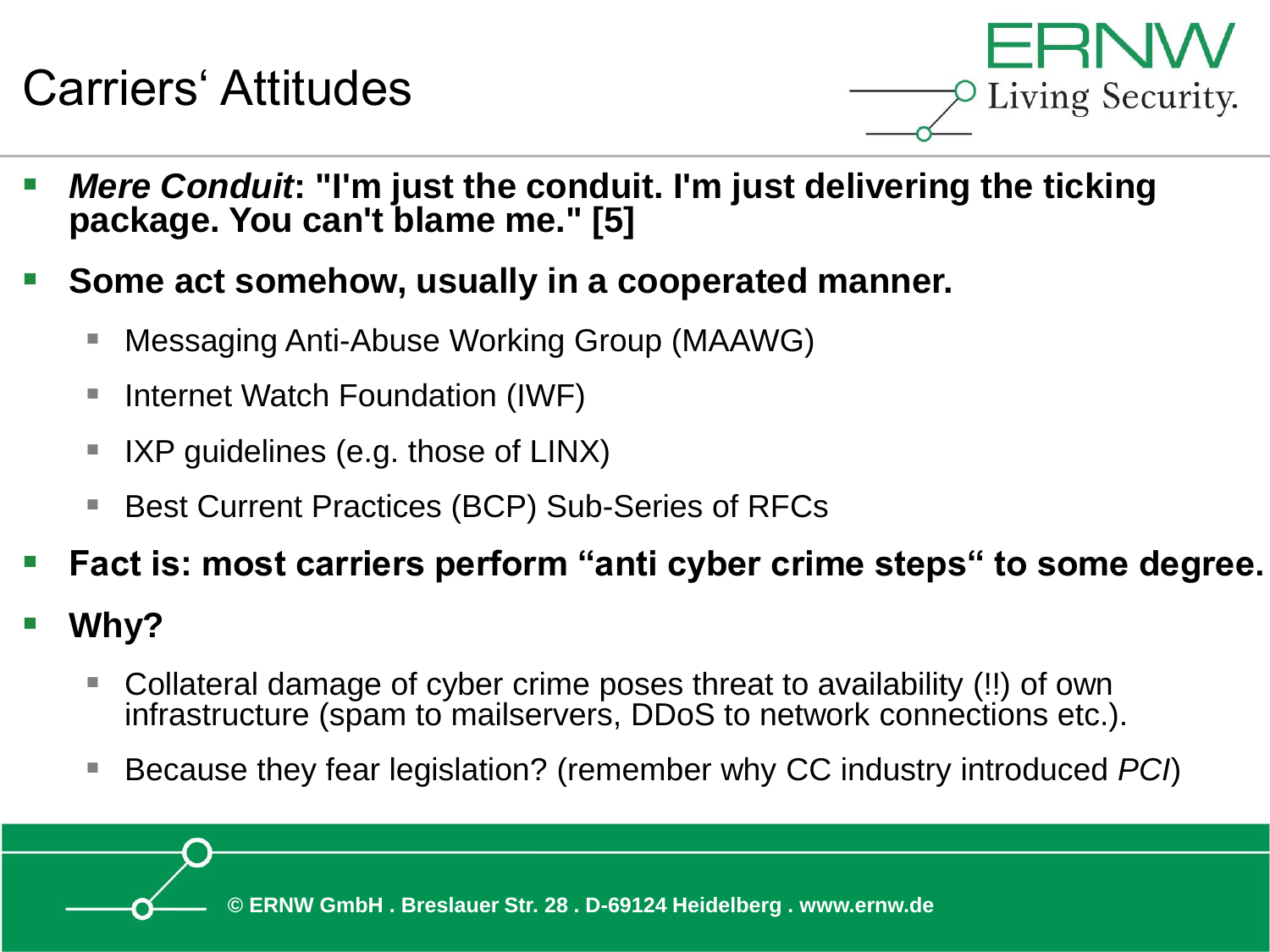

## Any more opinions

**Bruce Schneier:**

**"I think that the ISPs for home users very much should be responsible. Not that it is their fault, but that they are in an excellent position to mitigate some of the risk. There is no reason why they should not offer my mother anti-spam, anti-virus, clean-pipe, automatic update. All the things I get from my helpdesk and my IT department … they should offer to my mother. I do not think they will unless the US Government says, 'You have to'" (from [5])**

**Nice... anything to expect from BT then in the future? ;-)**



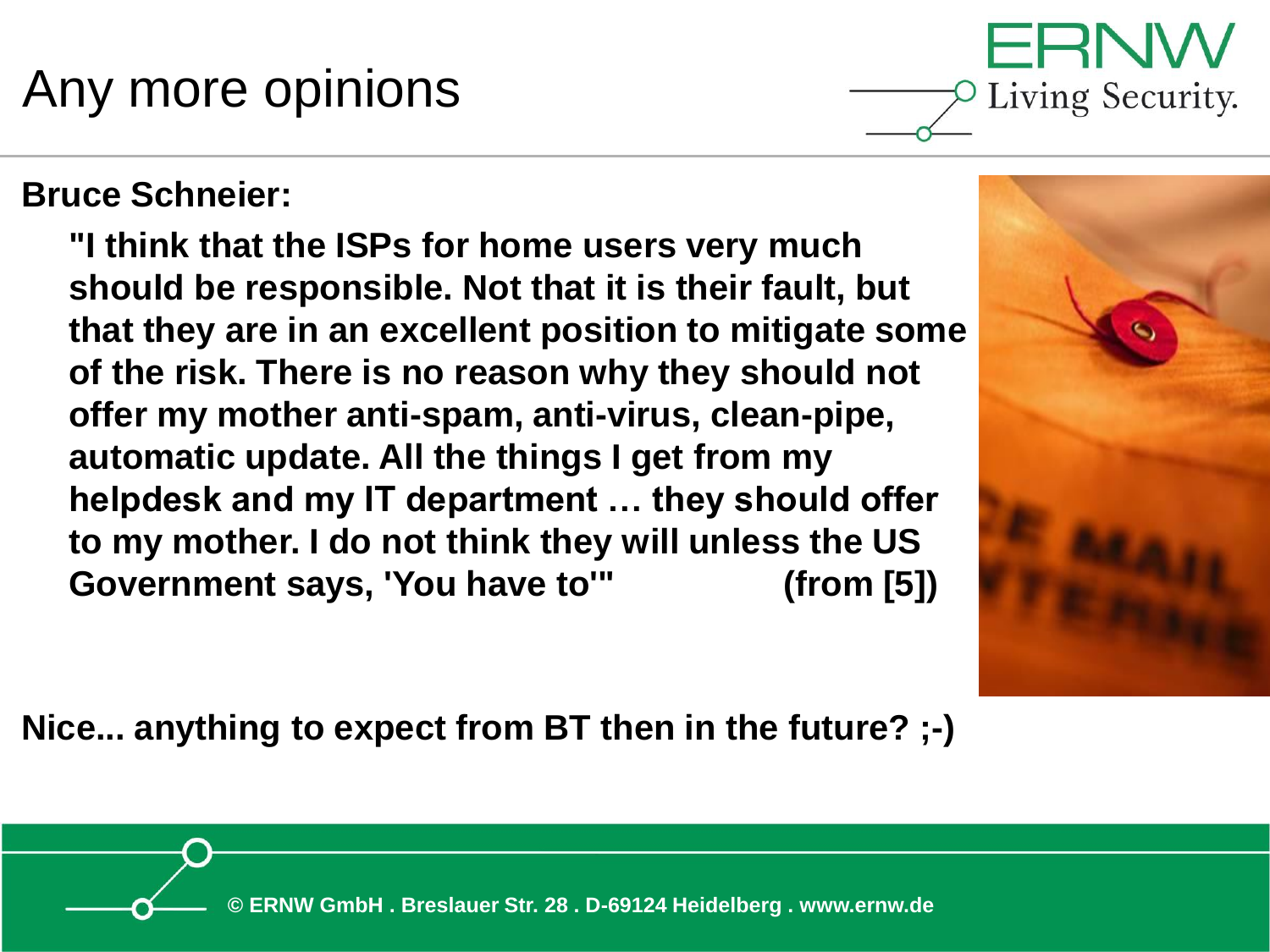

▪ **"Some people complain ISPs refuse to take action about abuse and compromised computers on their networks. On the other hand, people complain when ISPs take action about abuse and compromised computers on their networks. ISPs are pretty much damned if they do, and damned if they don't."** 

Living Security.

**Sean Donelan on NANOG mailing list, 07/22/2007 [http://www.merit.edu/mail.archives/nanog/msg01620.html]**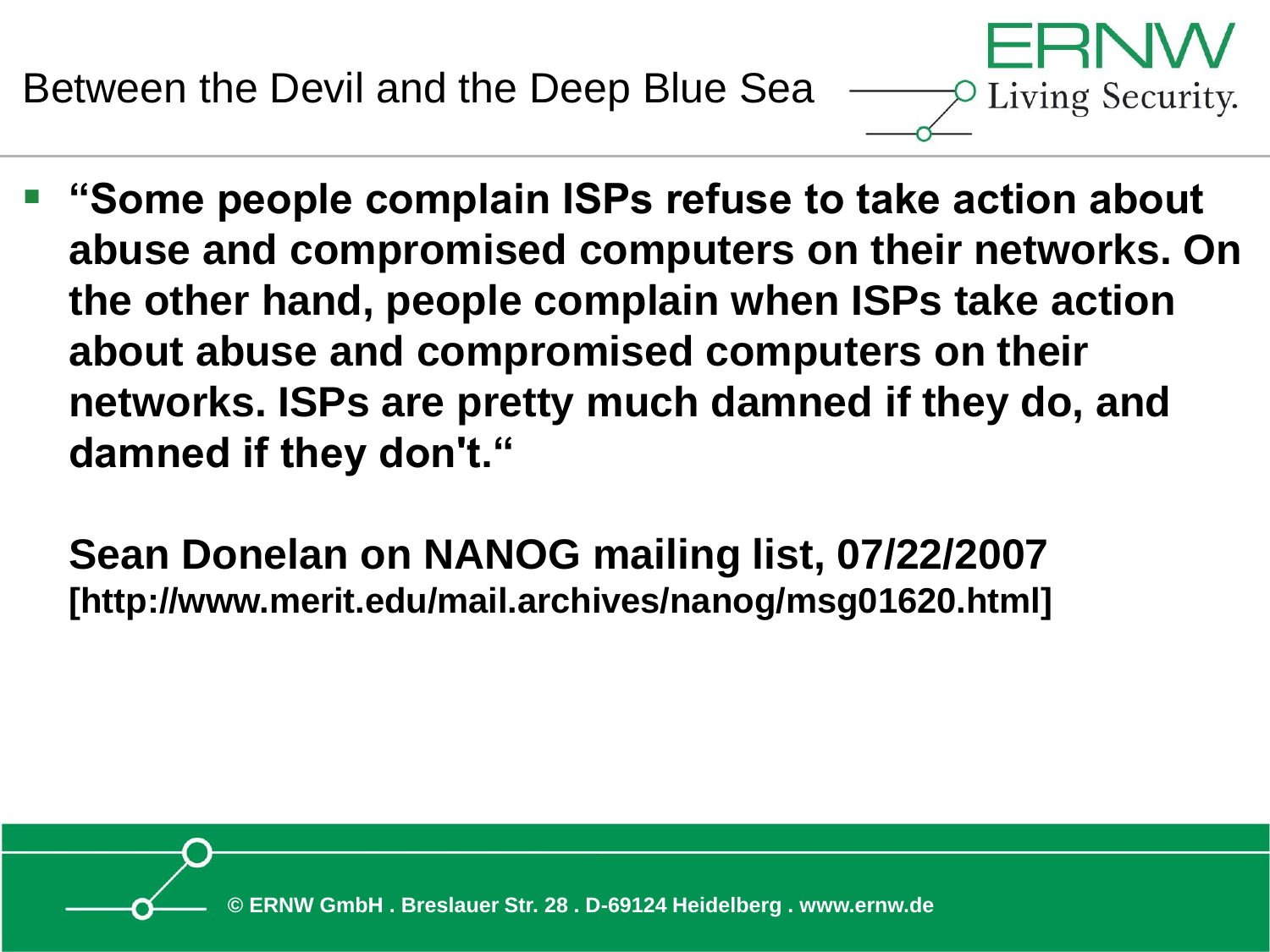



▪ **"So you have potentially tens of thousands of infected computers with Bots making connections to an IRC server. You know many of those bots are well-known, old bots that have built-in removal commands. But 99% of those users don't have the technical knowledge to clean their machine themselves or know what a Bot is. On the other hand, you have 1% of users are sophisticated enough to use IRC servers. And a few percentage of overlap between the two groups.**

**What do you do?**

**a. nothing**

**b. terminate tens of thousands of user accounts (of users who are mostly "innocent" except their computer was compromised) c. block all IRC**

**d. redirect IRC connections to a few servers known to be used by Bots e. something else "**

**Sean Donelan on NANOG mailing list, 07/23/2007 [http://www.merit.edu/mail.archives/nanog/msg01663.html]**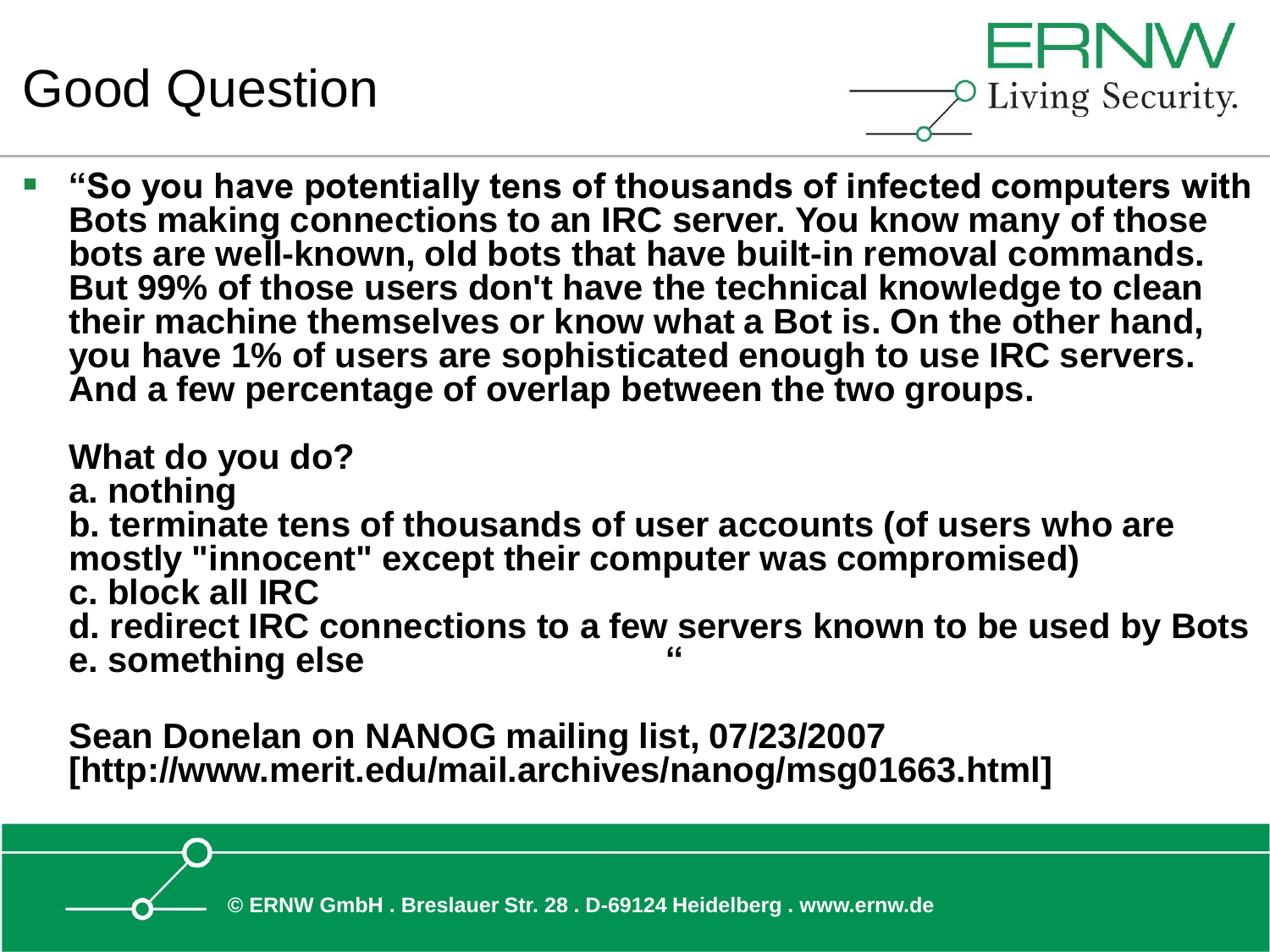# Intermediary Conclusion

- Asking the carriers to "clean the **pipes" might be shooting-themessenger and is a mine field.**
- **Very different stances to be found.**

**Let's have a look at the technical side now...**





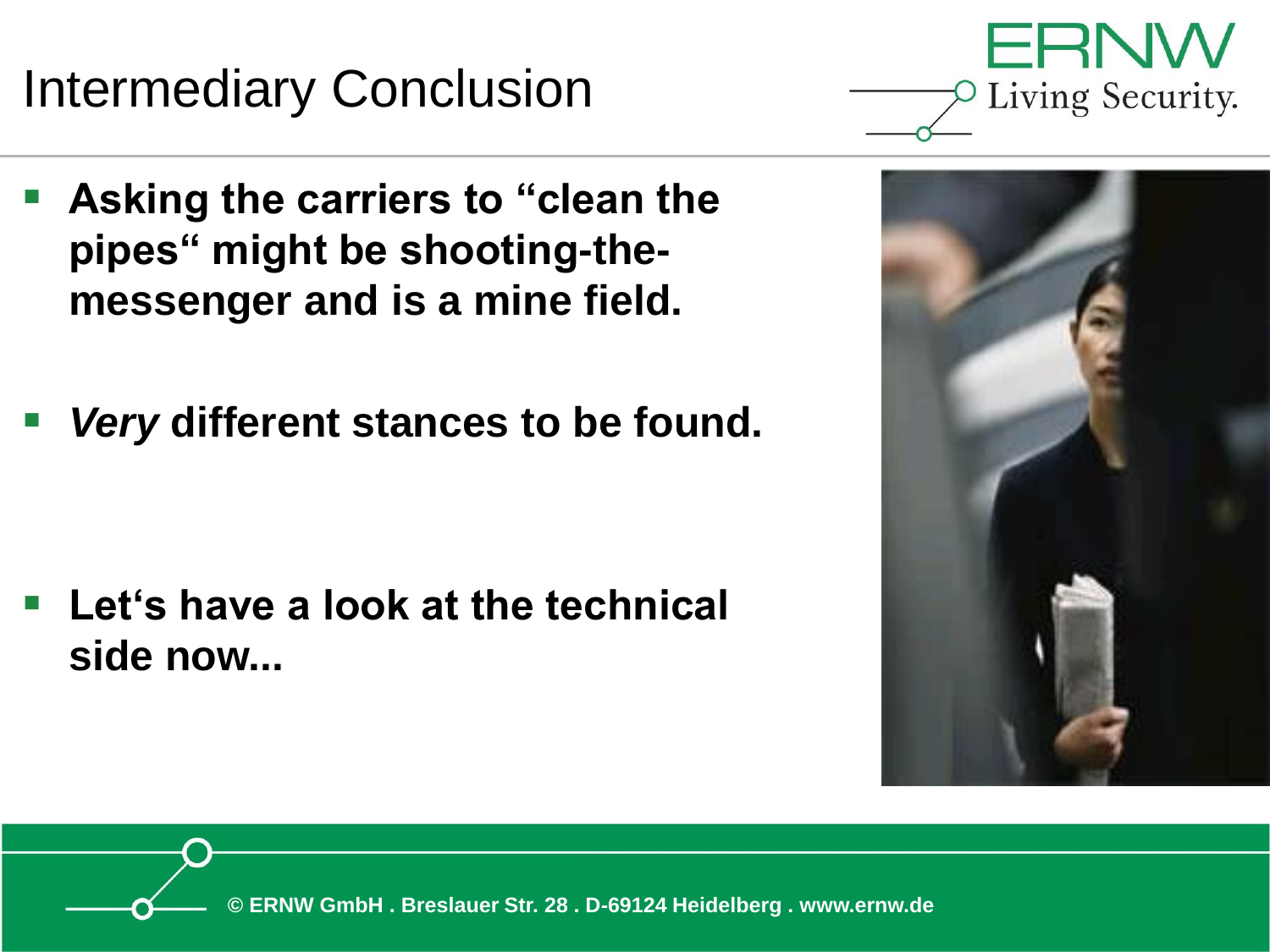Variations of cyber crime relevant to carriers



- **DDoS, e.g. to perform extortion**
- **Spam**
- **Password / credential harvesting**
- **Phishing (fraud)**
- **Illegal content**

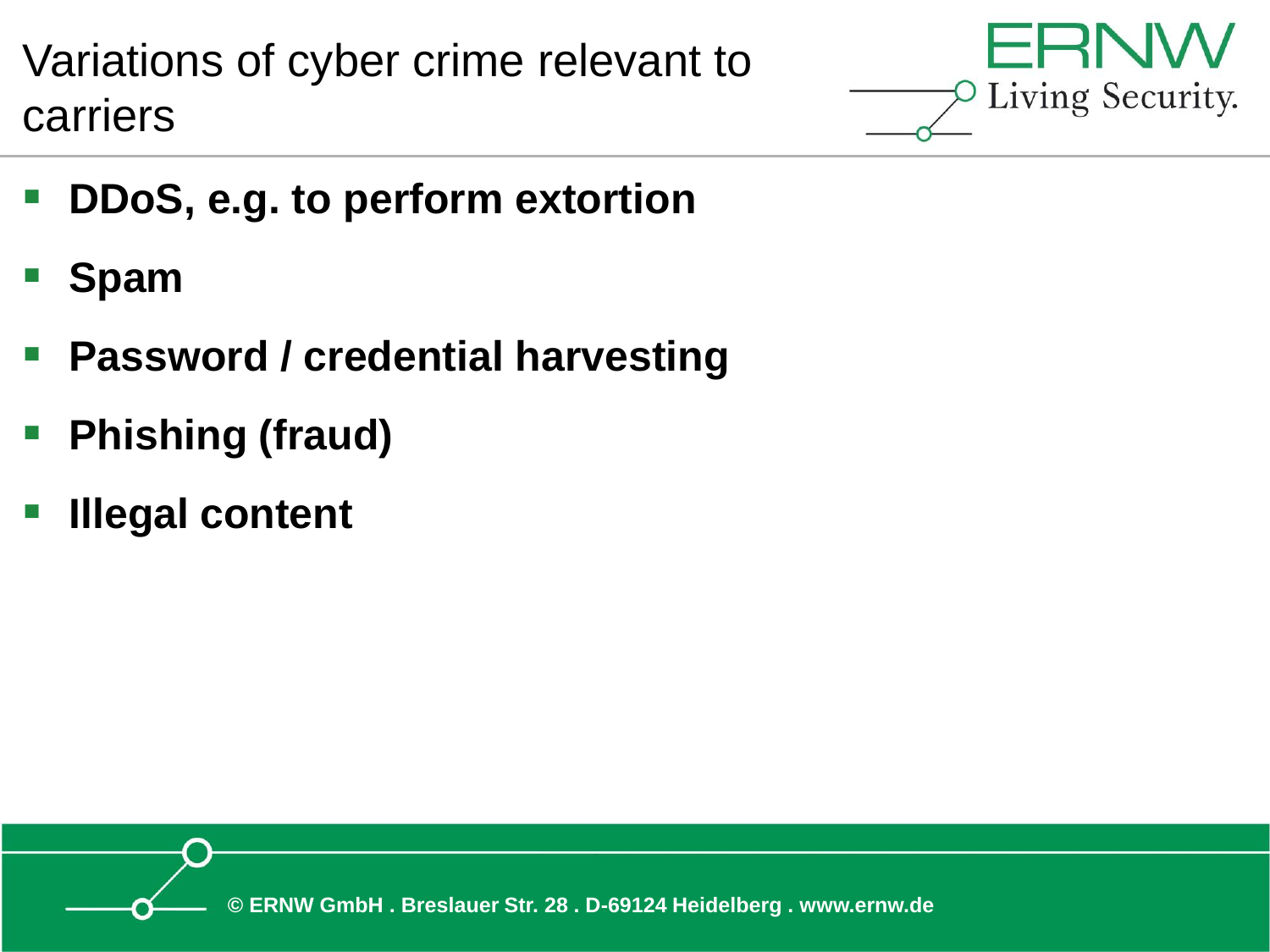



- Usually most of these are performed with the help of **botnets.**
- **"A botnet is a network of compromised machines that can be remotely controlled by an attacker." [7]**

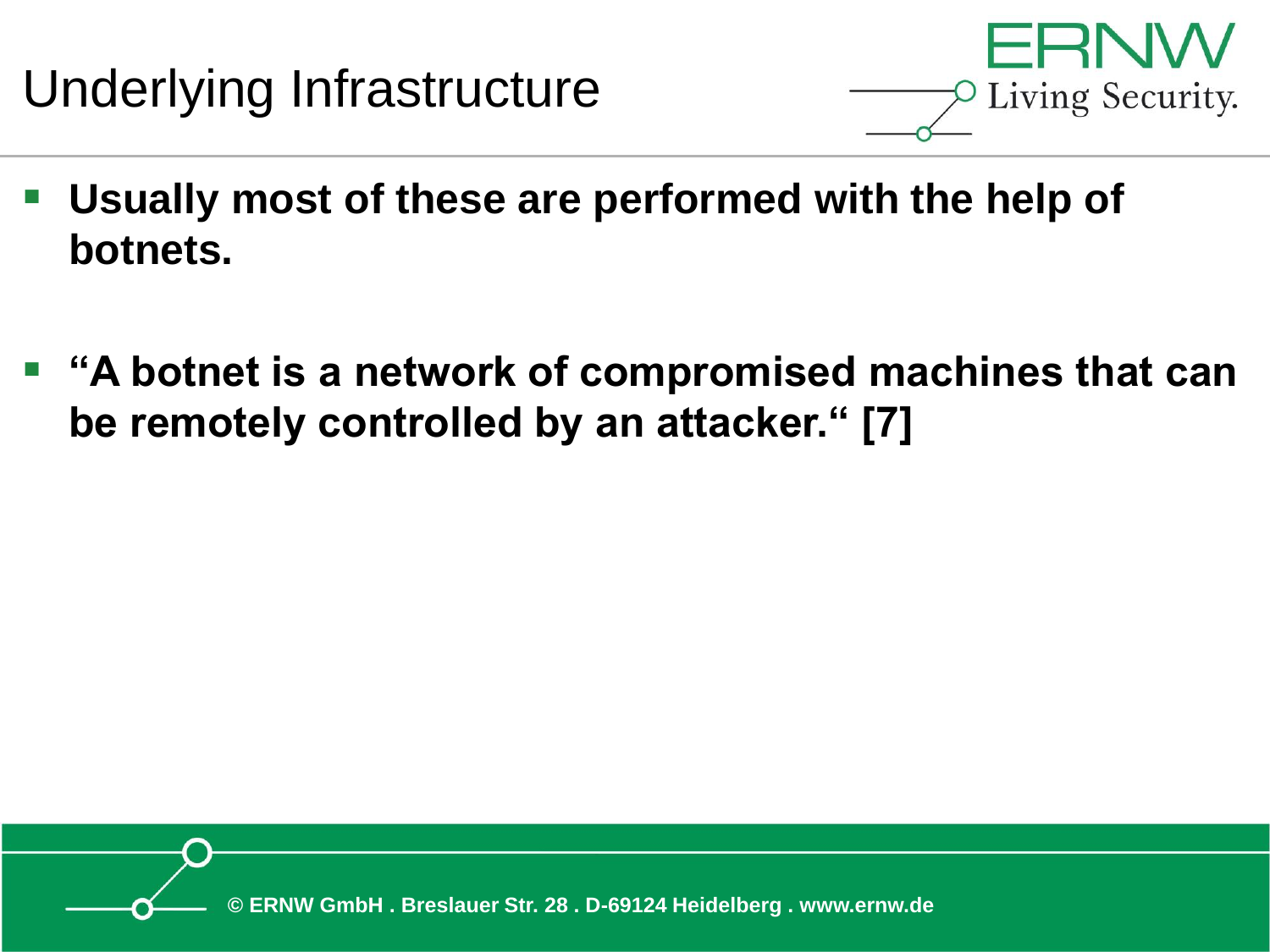Phases of a Bot



- **Initial Infection**
- **Contact to botmaster(s)**
- **Download of payloads / instructions**
- **Malicious actions**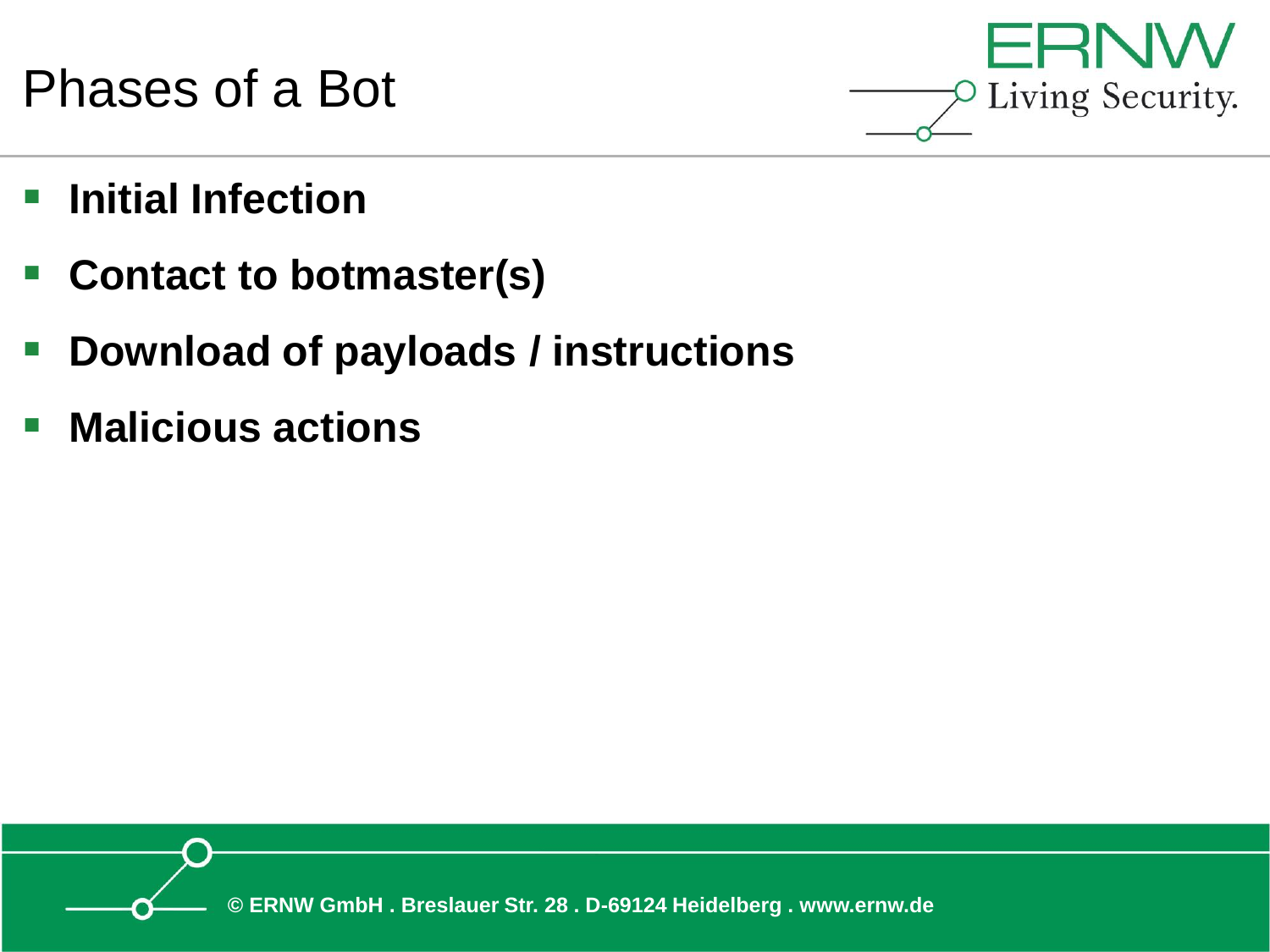



- **Infection of other systems (***Recruiting***).**
- **Relaying of spam**
- **Perform Distributed Denial of Service (DDoS) attacks.**
- Automated clicks on (paid) advertisement banners.
- Abuse of systems for "file services" (illegal content).
- **Implementation of proxies for various services (SOCKS).**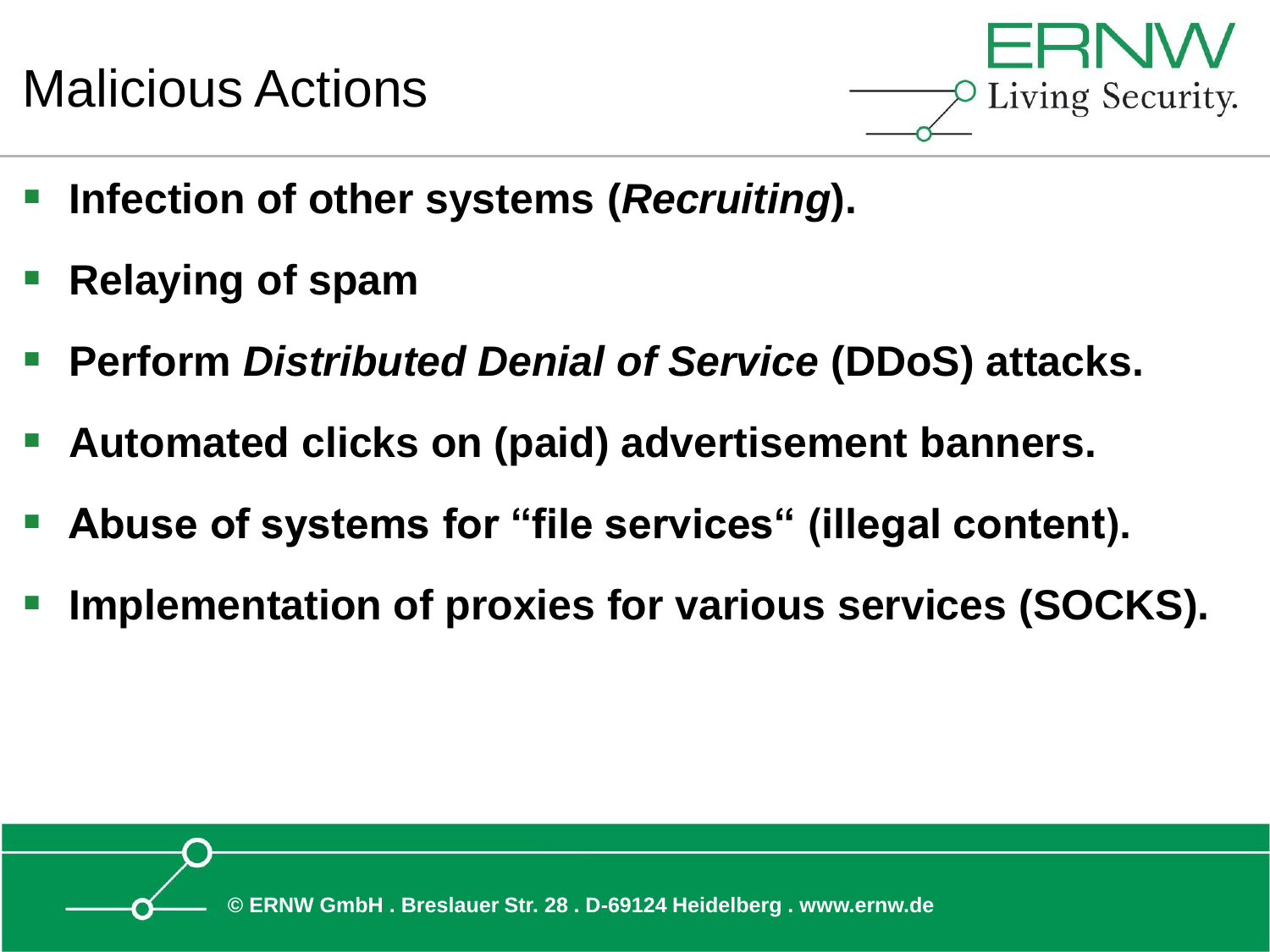Possible Technical Controls, Infection



- **Signature based filtering of traffic**
- **Block certain addresses / parts of the net** 
	- Address based filtering of traffic
	- Filtering of prefixes (routing)
- **Patch end points**
- **Most of these aren't (currently) operationally feasible.**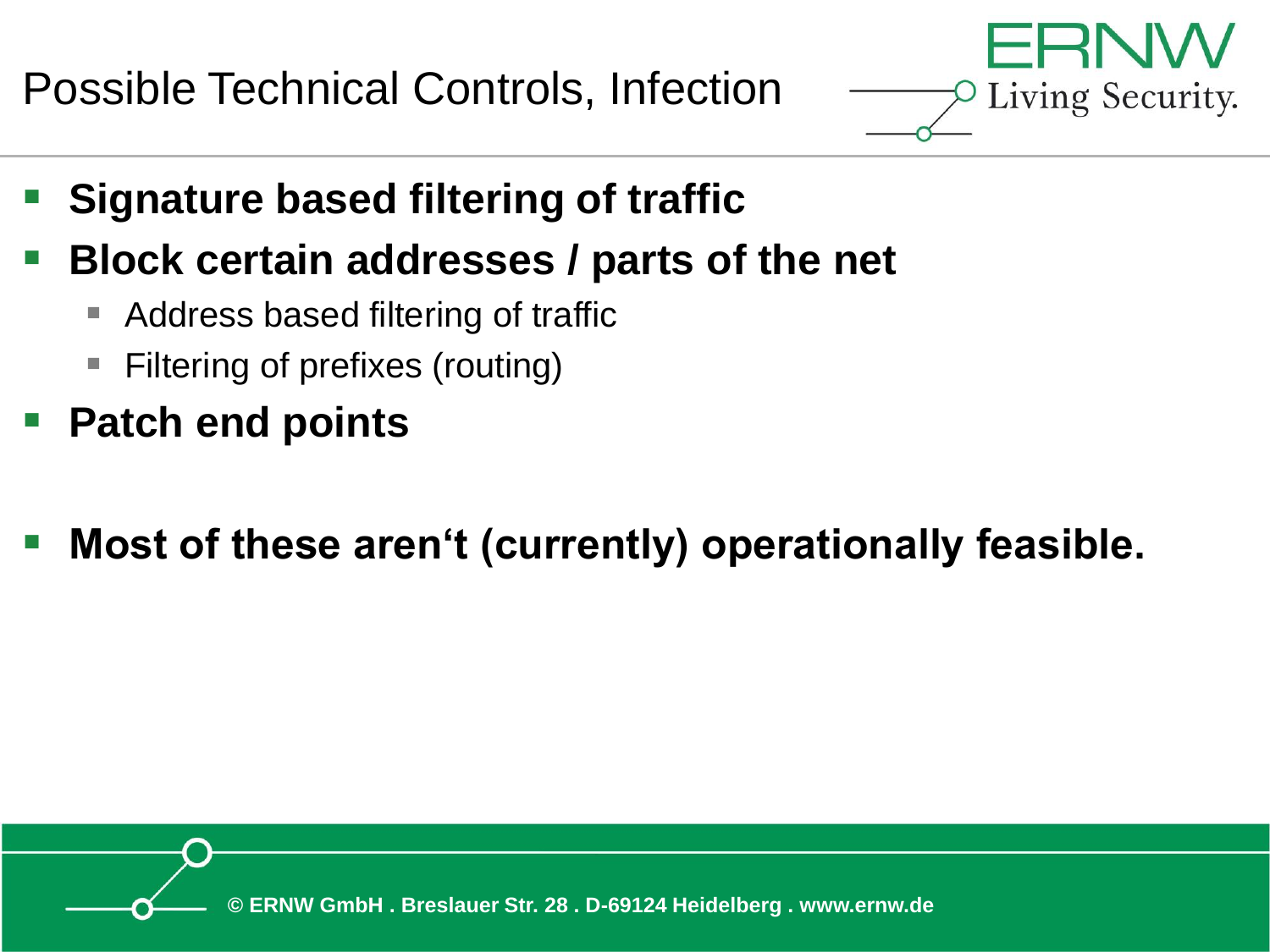Filtering of traffic (e.g. TCP Port 135)



- **Once some carriers did this (initially at** *Blaster* **time).**
- **Sometimes they still do (***DTAG Speedport* **problem).**
- **Some filter for business/political reasons (VoIP).**

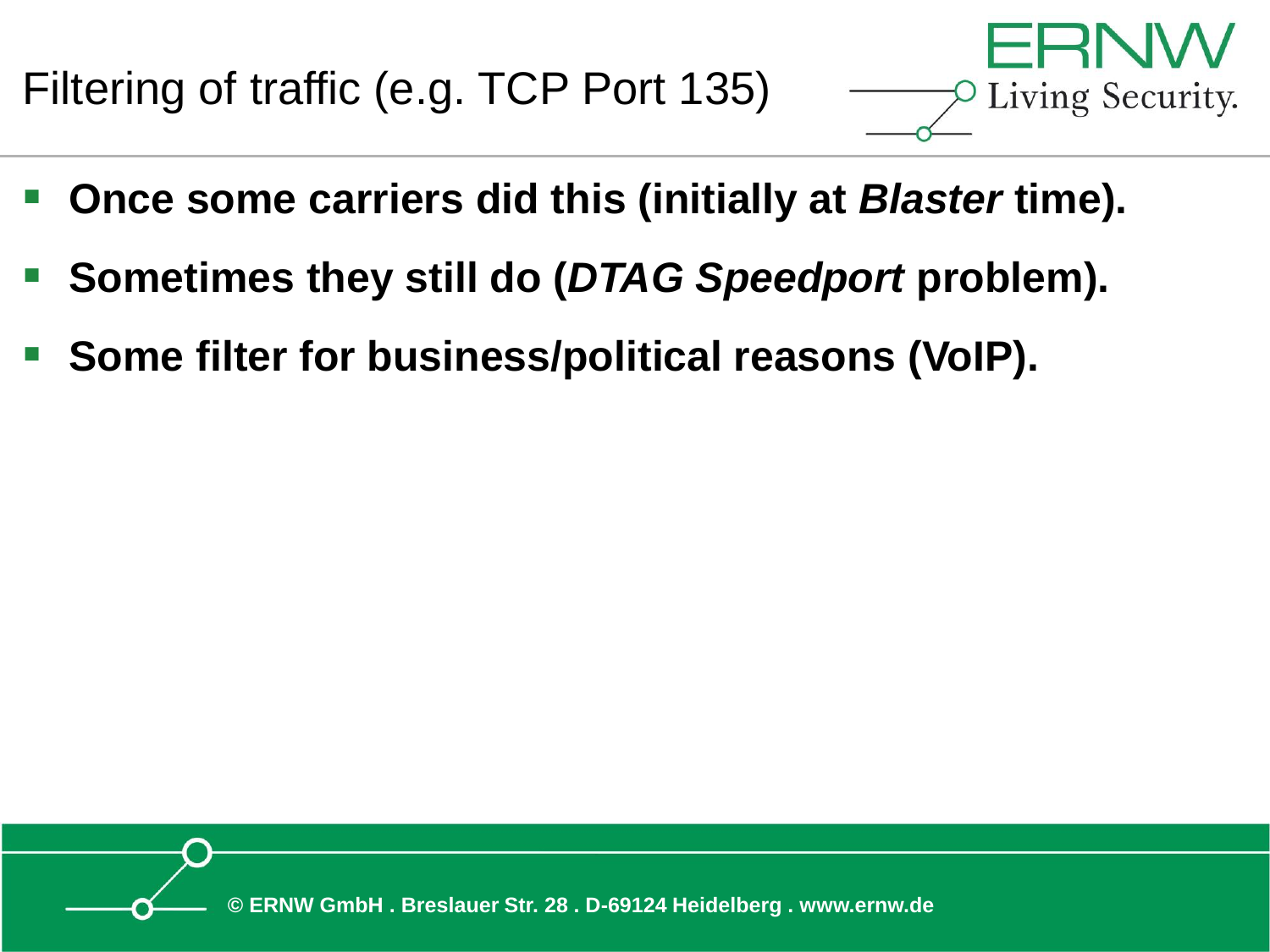# Prefix Filtering



- **Filtering of "bogons" on BGP links**
- **Team Cymru Bogon List**
- **Performed by most carriers.**

#### **IRR based filtering**

- Estimate: of 10 carriers six don't use this all
- 2 to some degree
- $\blacksquare$  2 to full extent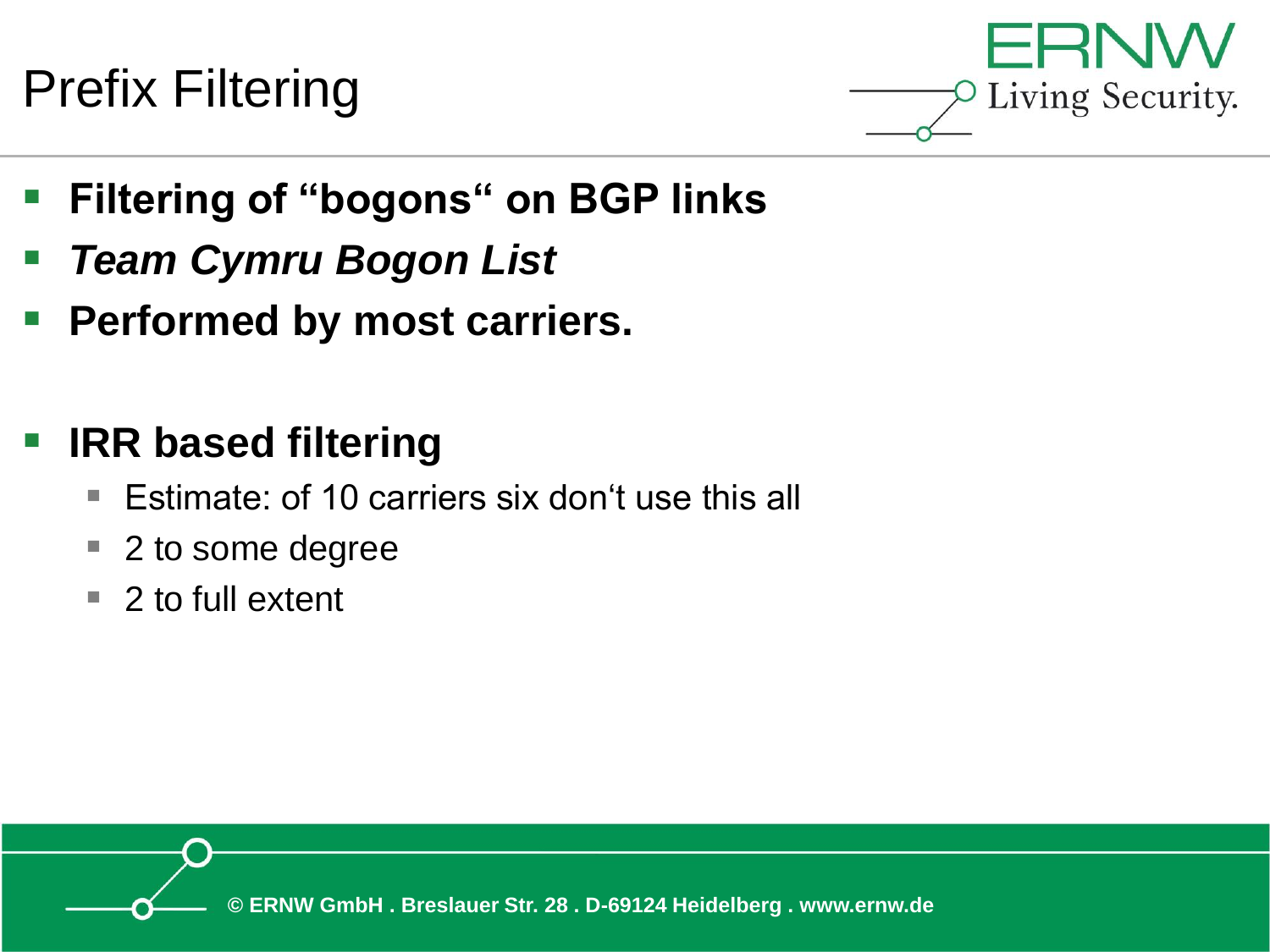## **redirect to clean-up page.**

**for "abnormal endpoint behav."**

■ Put into some quarantine and

- **Let escape after action.**
- **See also [2].**
- **Automation is key here.**

**© ERNW GmbH . Breslauer Str. 28 . D-69124 Heidelberg . www.ernw.de**







# The *Walled Garden* Approch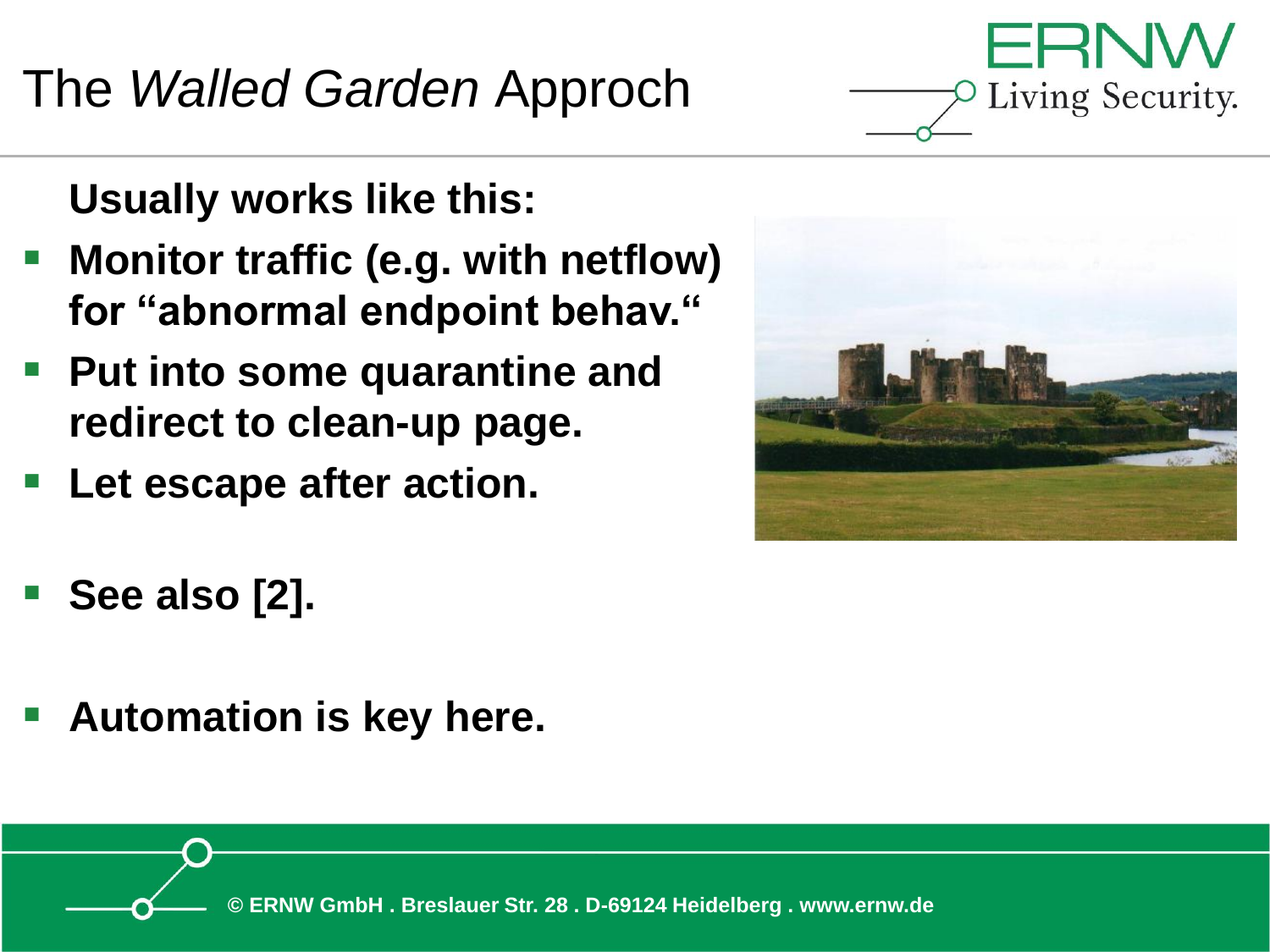

- **Quite some endpoint security problems could be avoided by deploying CPEs that are "correctly configured".**
- **Here most carriers don't care and thus contribute to security problems (see next slide).**
- **For v6 they think about it...**

**[http://www.ietf.org/internet-drafts/draft-ietf-v6ops-cpe-simple-security-00.txt]**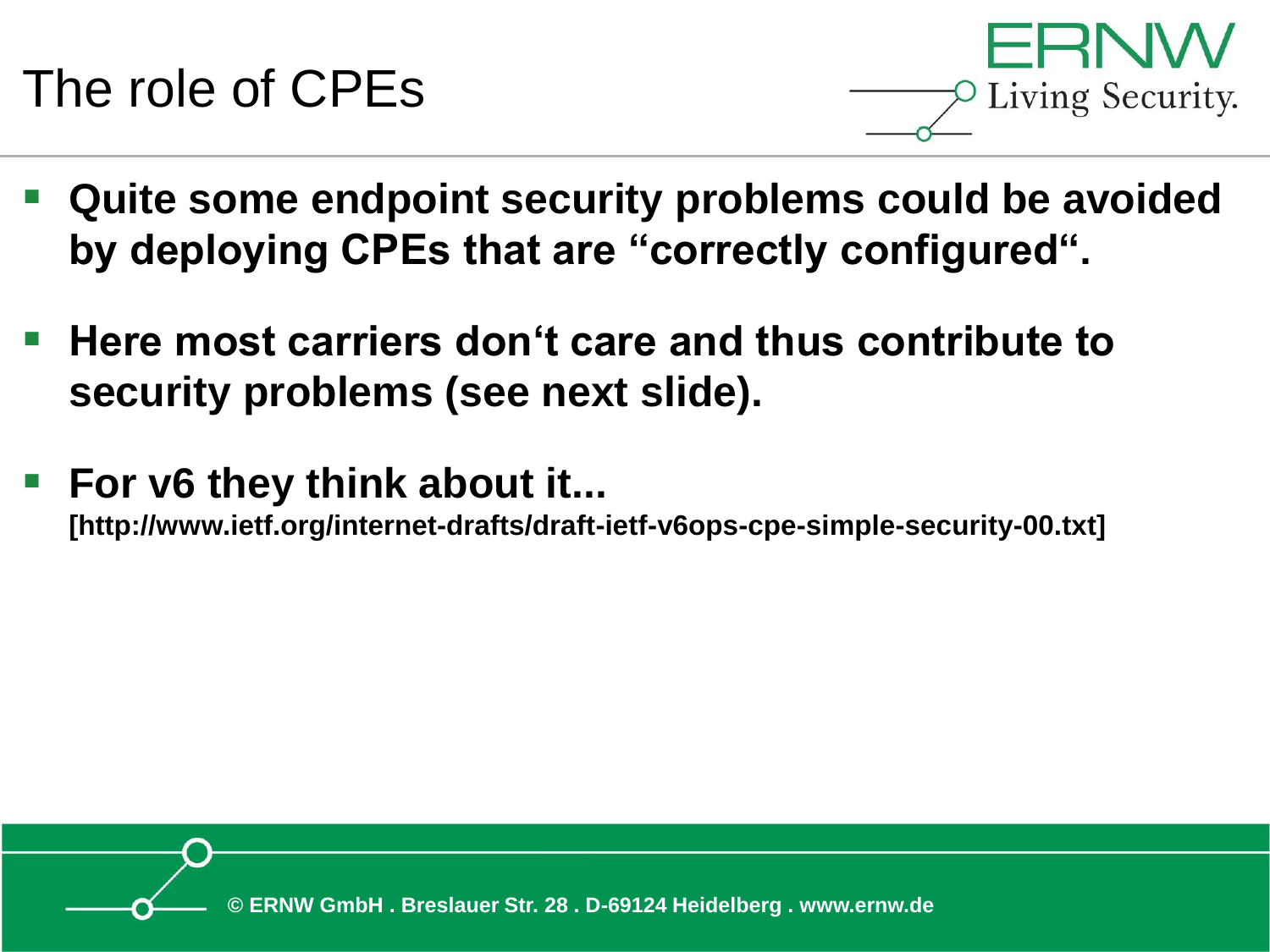#### Role of CPEs

FRNW  $\circ$  Living Security.

- **xxx.yyy.195.241 is alive, Community public, Prestige 650R-T3**
- **xxx.yyy.195.243 is alive, Community public, Prestige 650R-T3**
- **xxx.yyy.195.246 is alive, Community public, Prestige 650R-T3**
- **xxx.yyy.195.247 is alive,**
- **xxx.yyy.195.248 is alive, Community public, Prestige 650R-T3 xxx.yyy.195.249 is alive,**
- **xxx.yyy.195.250 is alive, Community public, Prestige 650R-T3**
- **xxx.yyy.195.252 is alive, Community public, Prestige 650R-33**

**xxx.yyy.195.254 is alive, Community public, Prestige 650R-T3**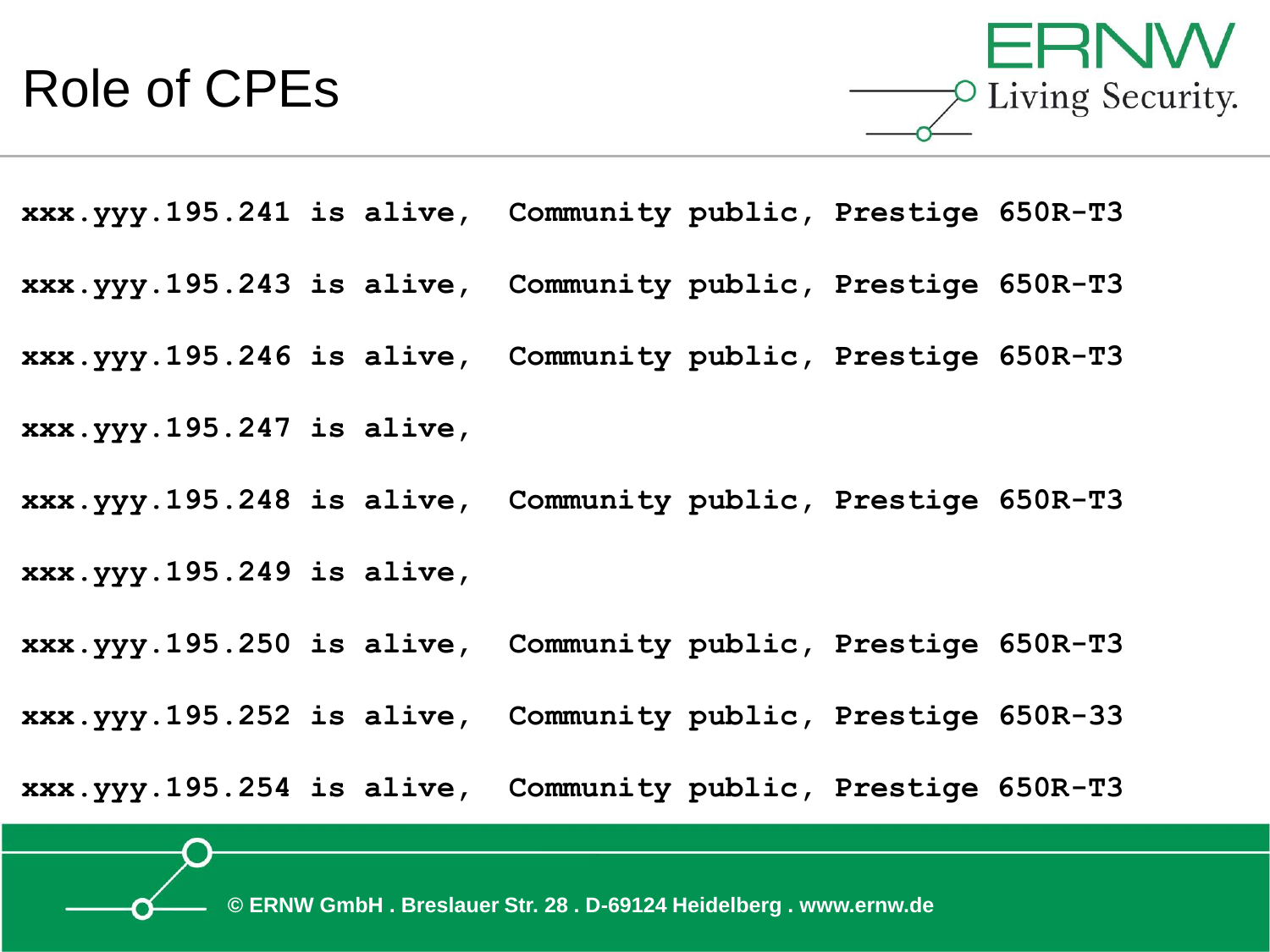A Note on Signature Based Filtering The *Google Case*



- **Did you know that Google scans cached websites for** *malicious content* **on a large scale?**
- If found website fed to sandbox and behaviour observed.
- **Suspicious websites can't be directly clicked-on anymore.**
- **See: Provos et.al.** *The Ghost in The Browser* **[8]**
- Ask yourselves: do they provide to clean pipes this way?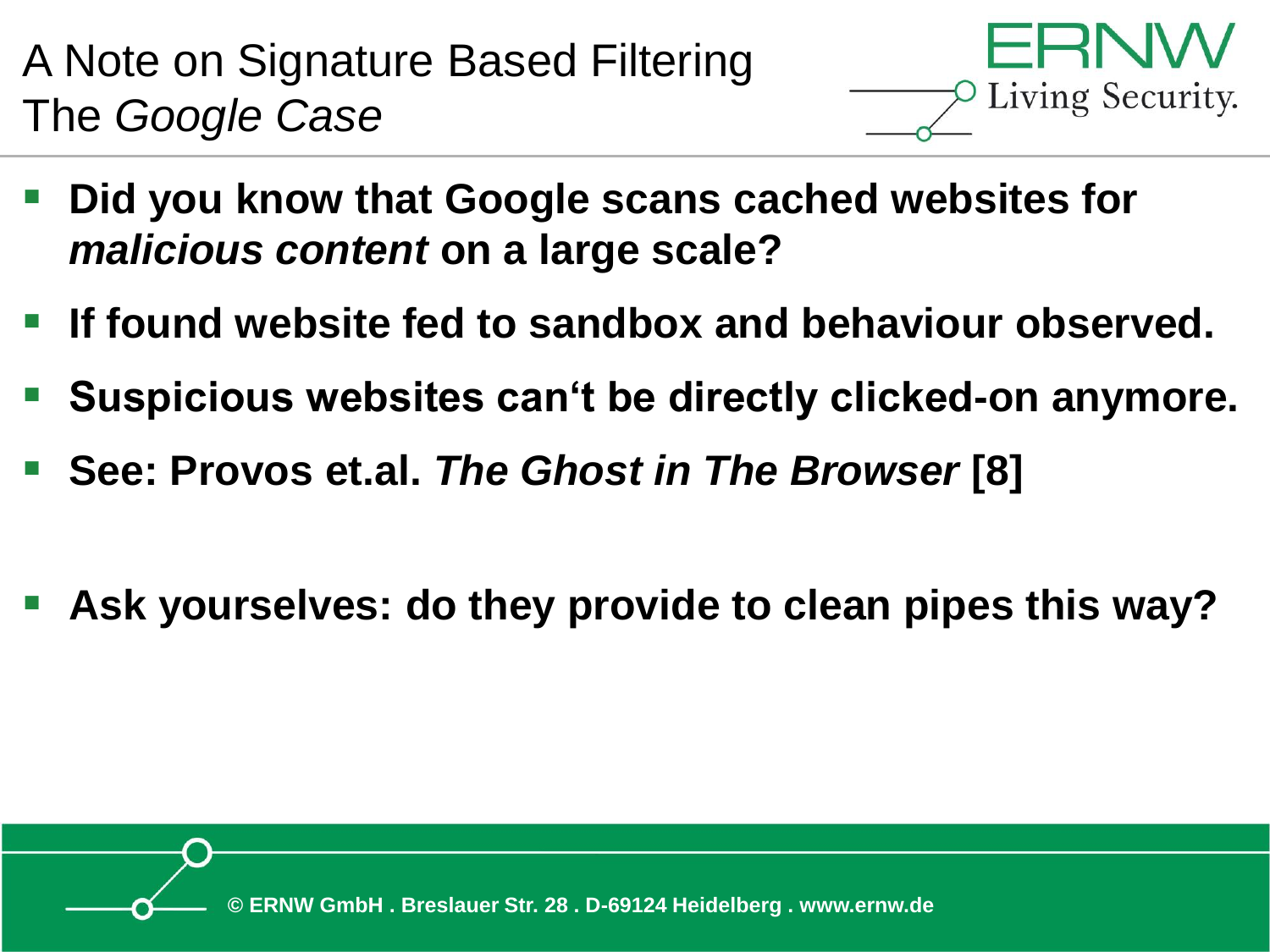Technical Controls, Contact to Botmaster Living Security.

- **For traditional botnets:**
- **Block IRC on port level / ip address based.**
- **DNS redirection + insertion of removal commands.**
- A growing number of carriers does this.
- **E.g. http://www.merit.edu/mail.archives/nanog/msg01610.html**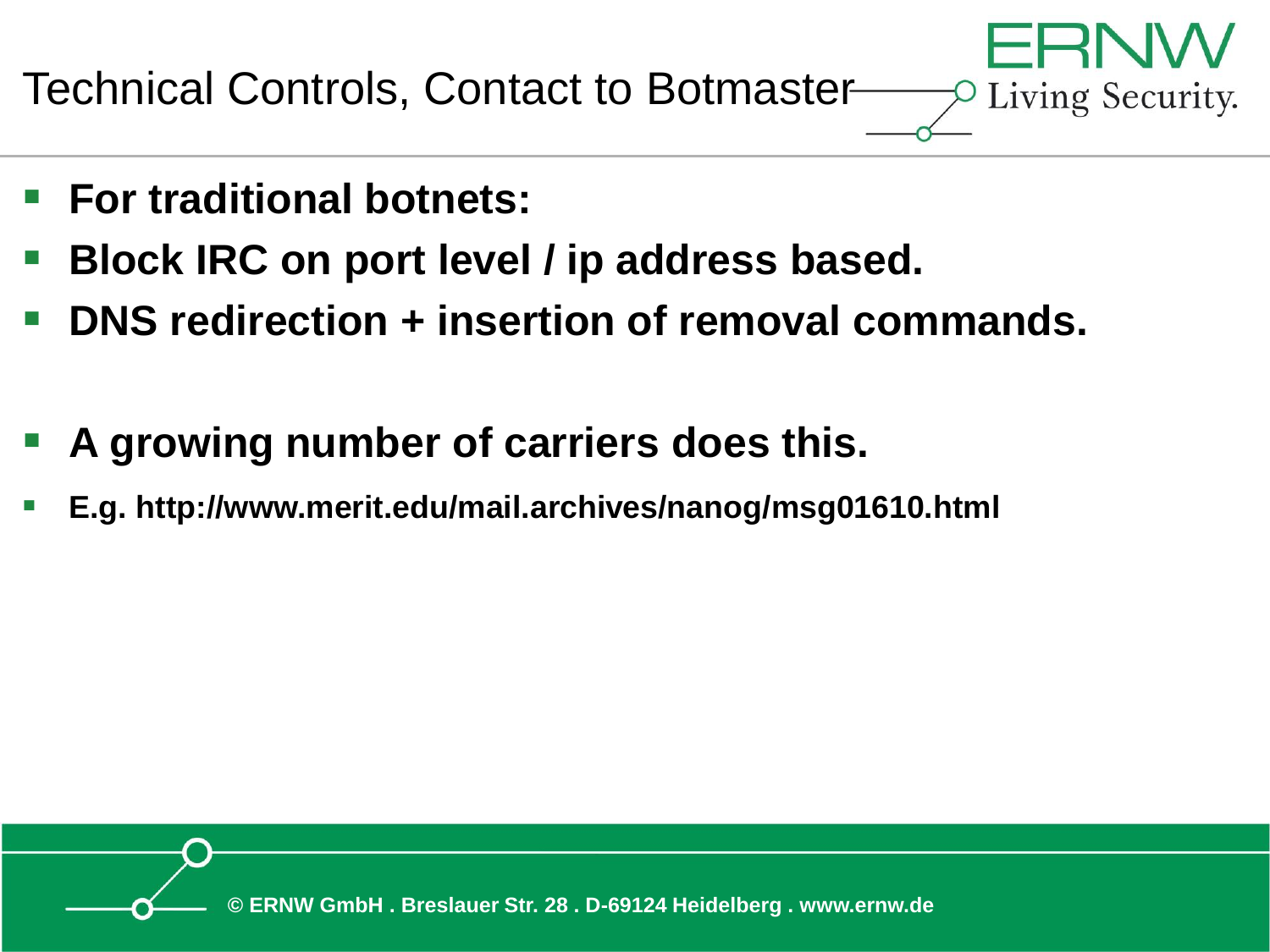- Contact to Botmaster, Modern Variant
- **Fast Flux Botnets**
- **P2P communication structures**
- *Very* **difficult to address for carriers.**
- **Strict(er) guidelines for registrars (?)**



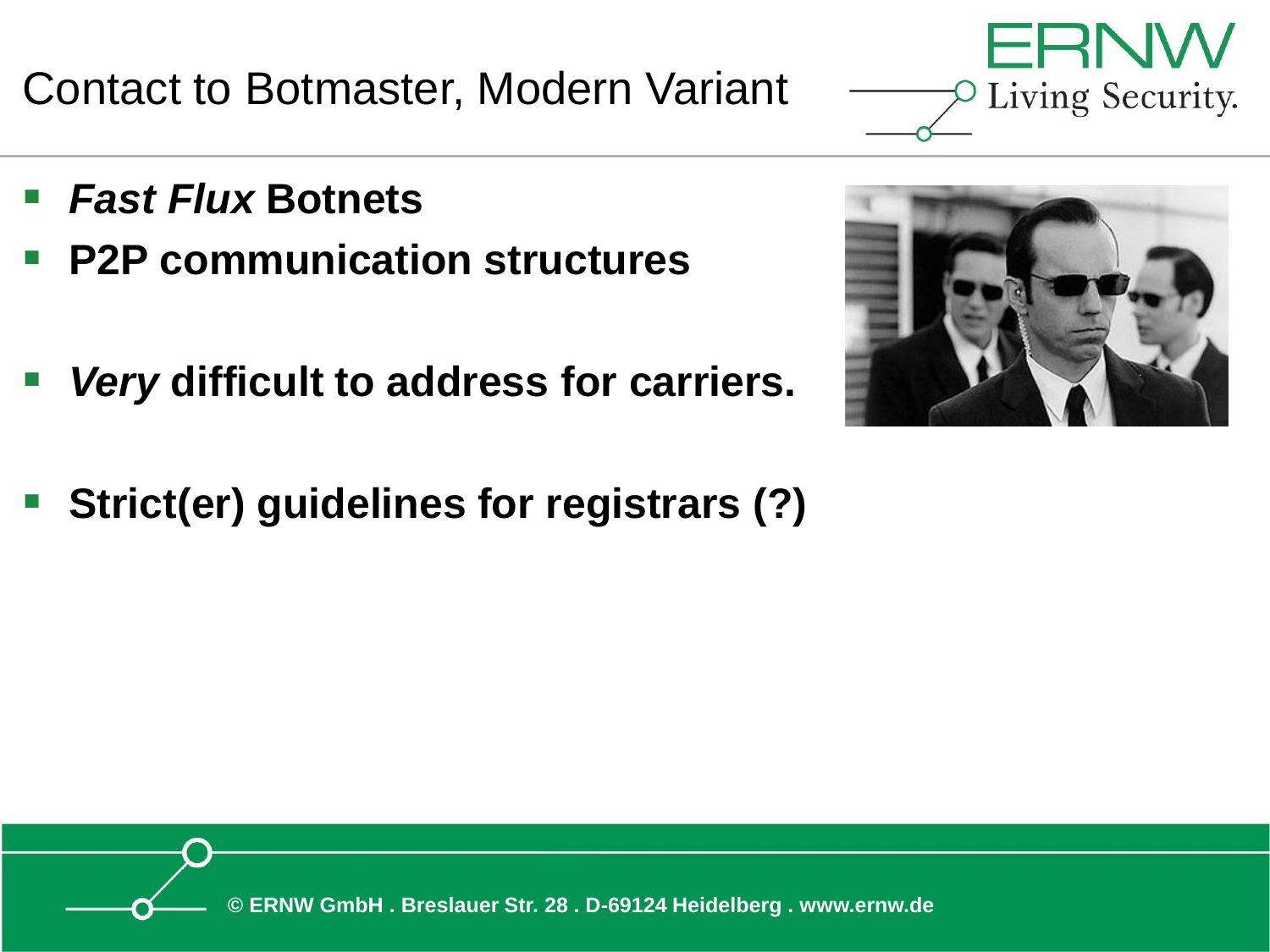Download Instructions / Payloads

**Possible (but not feasible): Signature based filtering** 

ERN

Living Security.

- **Monitoring**
- **Again: difficult to address**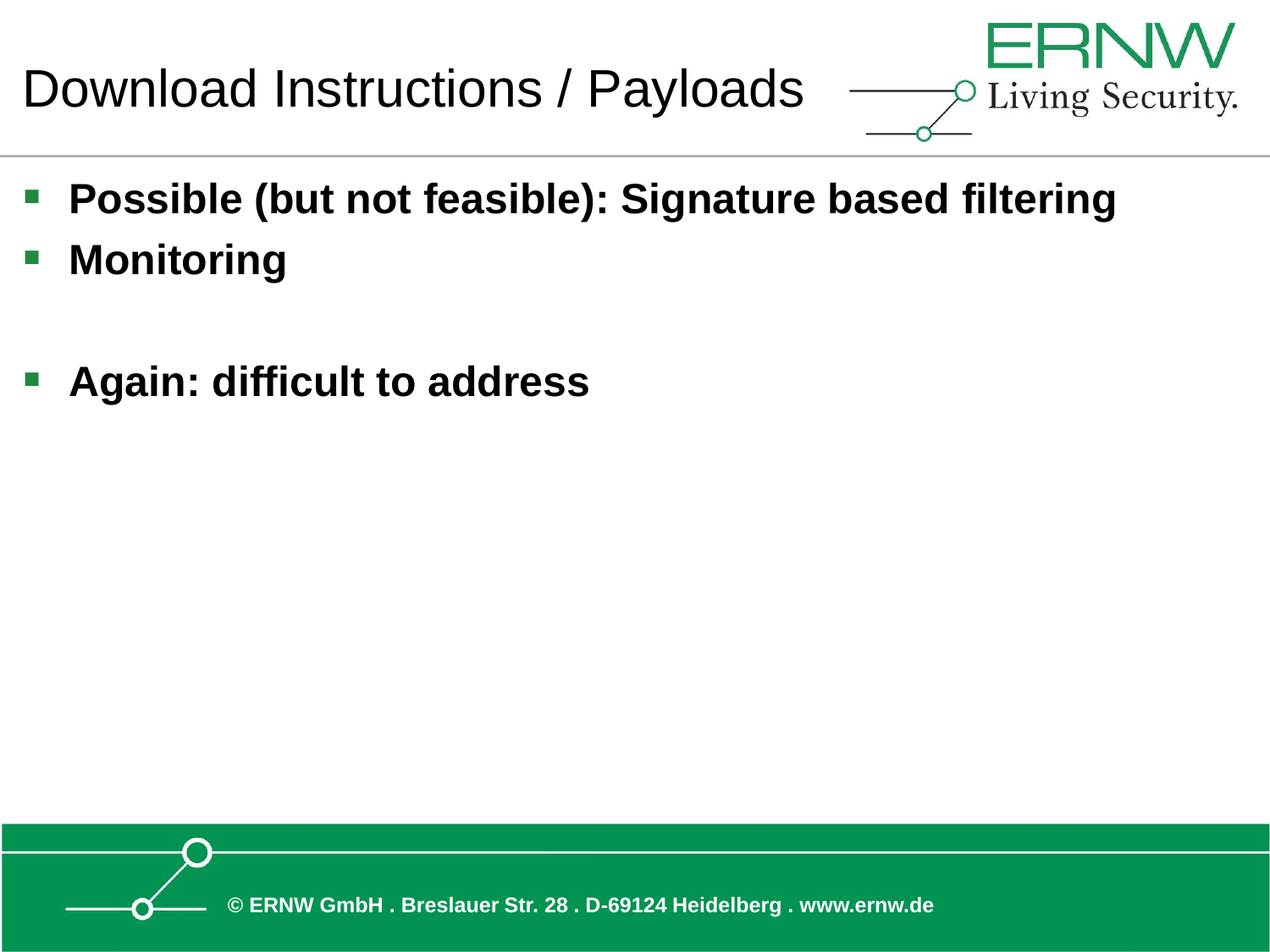# **Recruiting**



- **Signature based filtering**
- **Rate limiting (of customer segments)** 
	- In contrast to ever growing bandwidhts
- **Port based filtering**
- **Ingress Filtering as of RFC 2827 / 3704 (BCP 38 / 84) to prevent spoofed connections? [do bots need to spoof?]**
- Again: *walled garden*.

▪ **As for Ingress Filtering:** *Tragedy of the Commons* **??**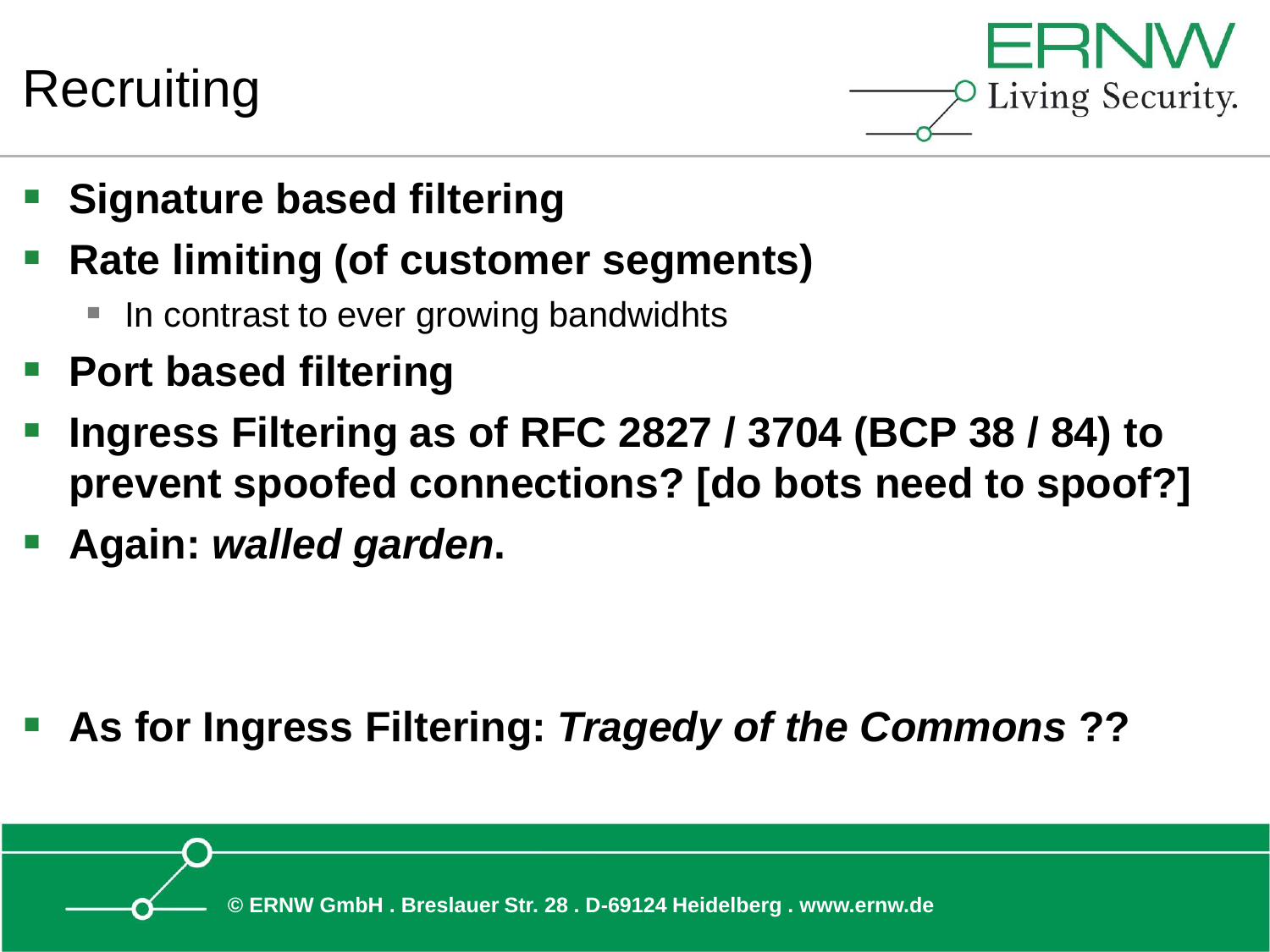Technical Controls, Spam



- **Block port 25 outbound for some segments (dial-up, broadband, hotspots)**
- Rate-limit for some segments (dial-up, broadband) or force **users to use certain relay**
- **Most do**
- **Why: Spam = major customer pain** 
	- Political regulation may appear

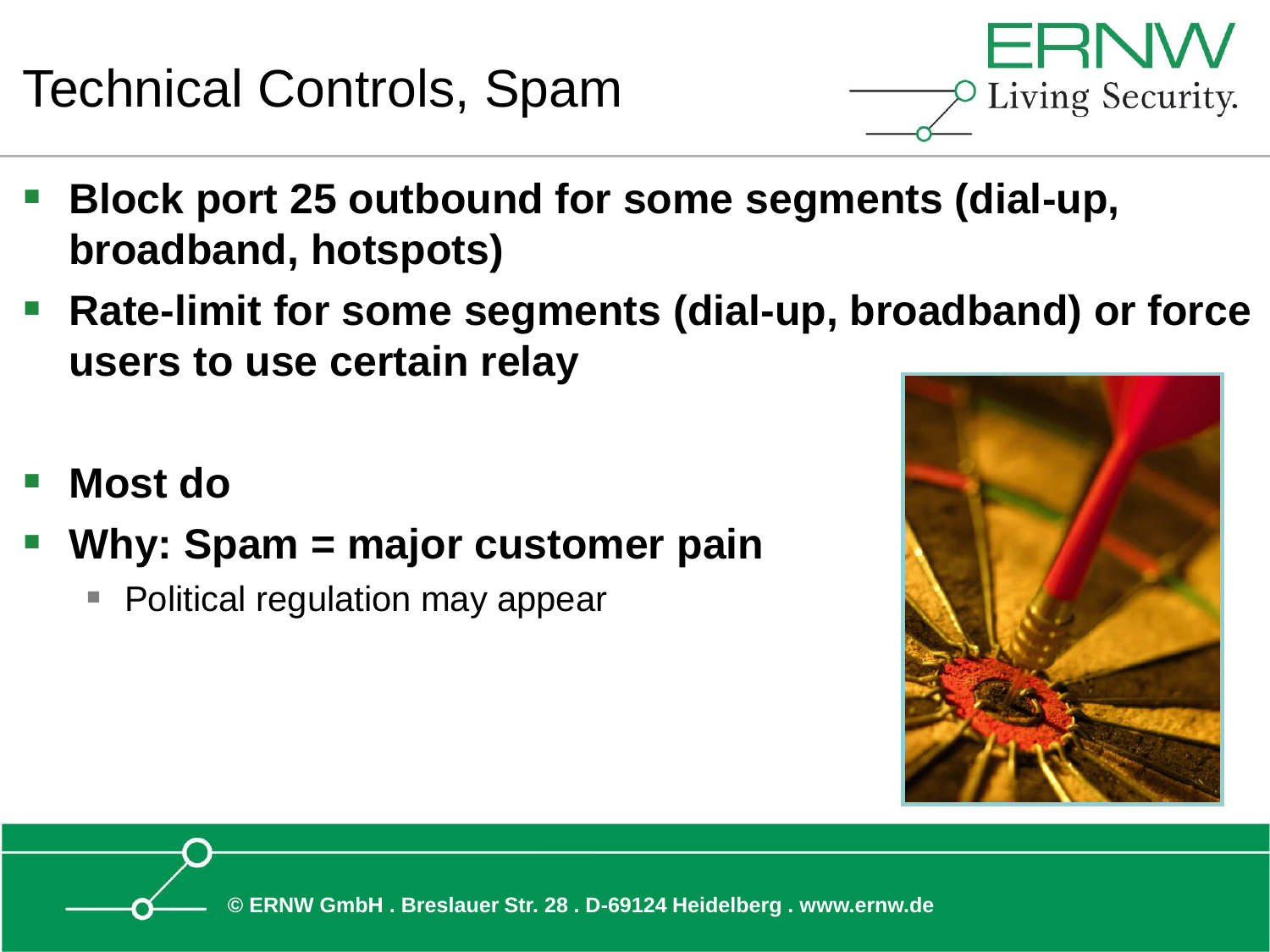Technical Controls, DDoS



- **Cooperation between carriers** 
	- Early warning systems
	- Blackholing / shunning
- **Seems to work to some degree on large scale**
- **Why? Major pain of carriers themselves.**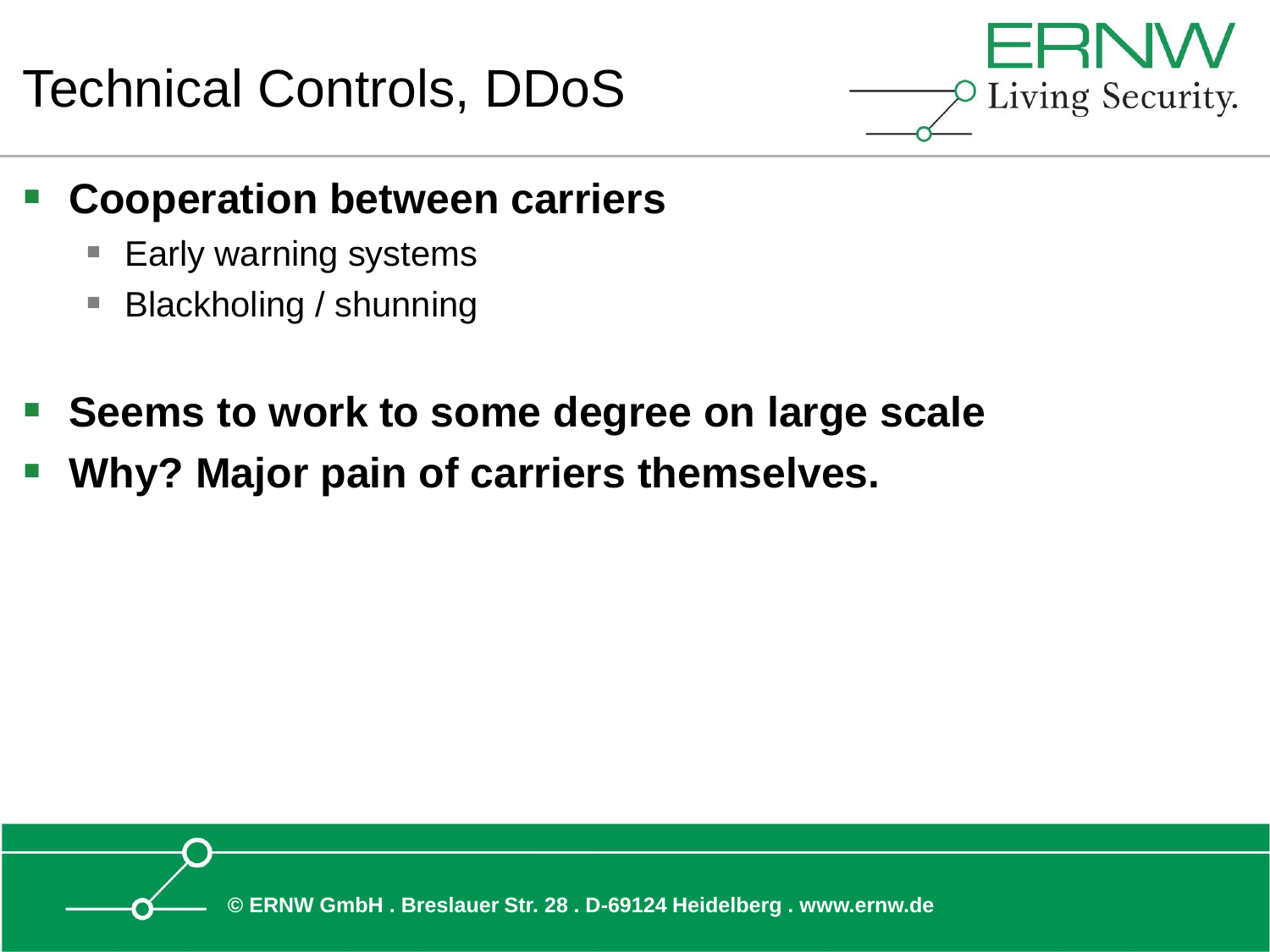Technical Controls, Illegal Content



- **Signature / hash based filtering**
- **Blacklisting**
- **Block P2P**
- For some content (child porn) in some parts of the world **done on a large scale (e.g. IWF in UK).**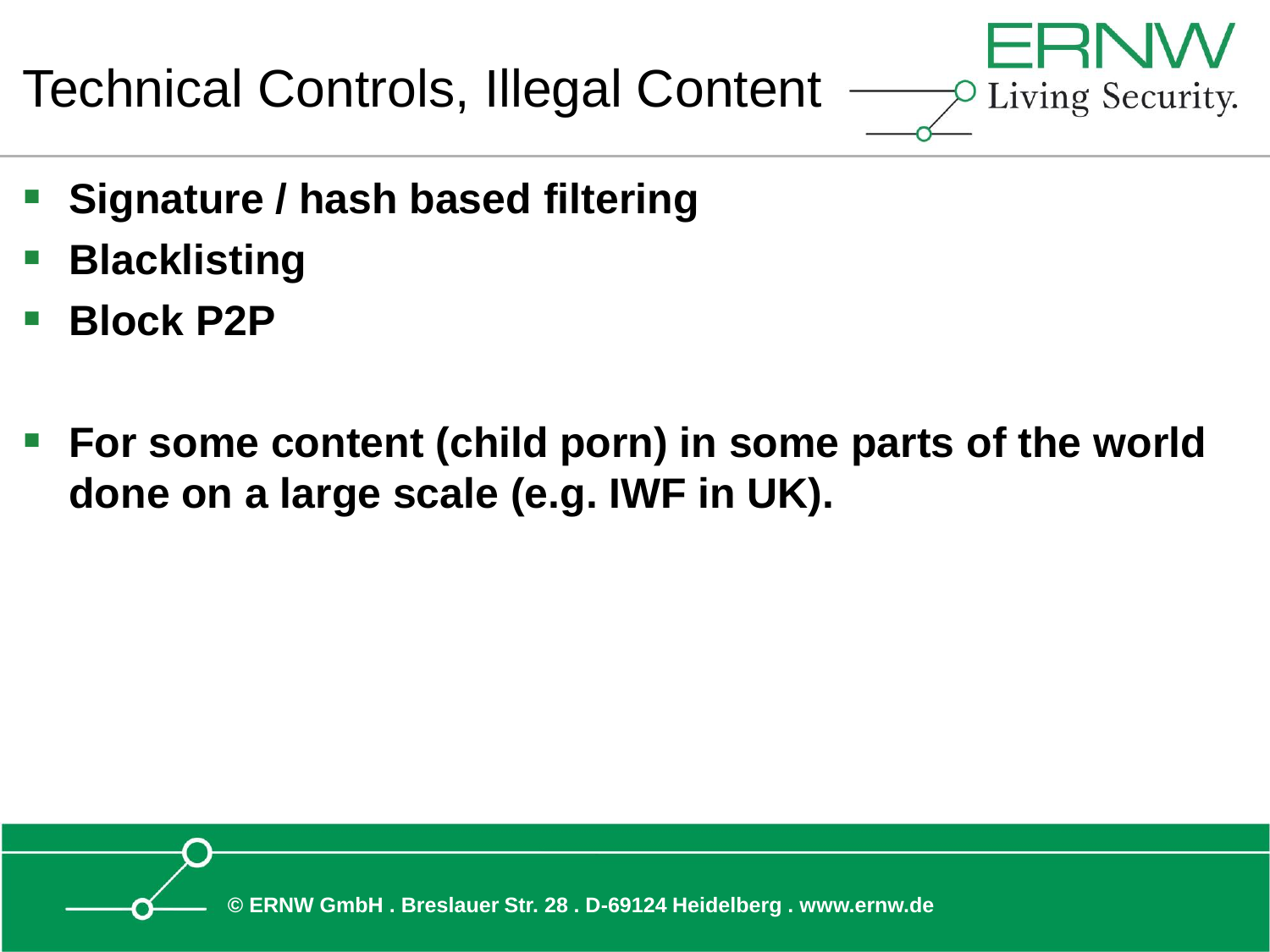

- In most countries the carriers are already under heavy **regulation, for different reasons. [CALEA in US, TKÜV in Germany etc.]**
- In some countries there's even more "governmental **influence"... have a look at your neighbors.**
- Asking for "clean pipe regulations" may be short-sighted **and this stuff might only be solved with concerted effort (if at all). I expect to see such things though.**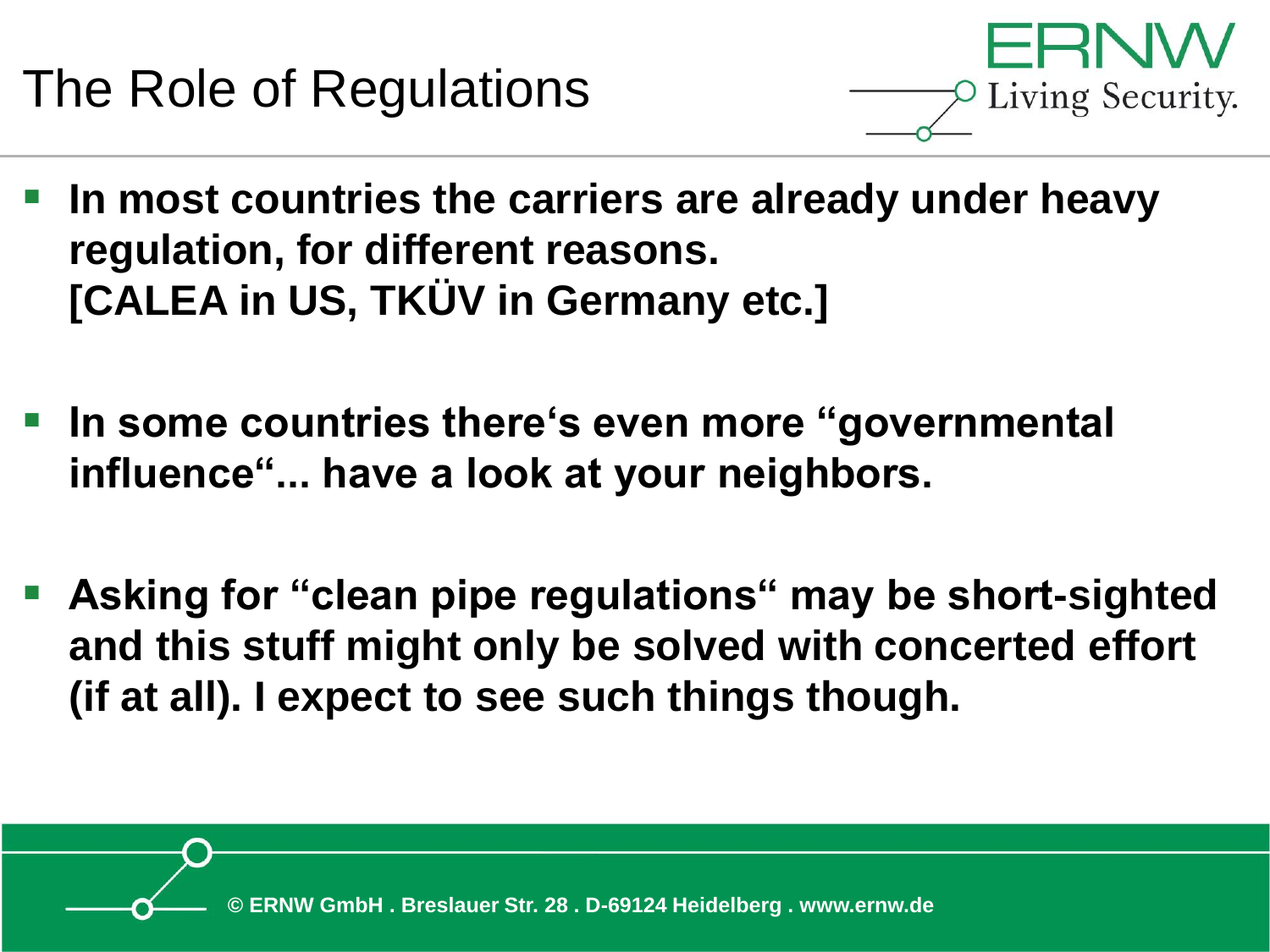

#### *Intelligent Nation 2015* **(iN2015) masterplan [9] states**

- **"From an Internet where identity theft, phishing and e-mail spam lurk to one that can be trusted and is secure. [...] The emergence of a secure Internet can result in booming e-business."**
- **"To continue successfully leveraging on infocomm and for Singapore to continue maintaining its trusted hub reputation, the country must tackle these infocomm security [...] challenges in tandem with the development of its next-generation infrastructure."**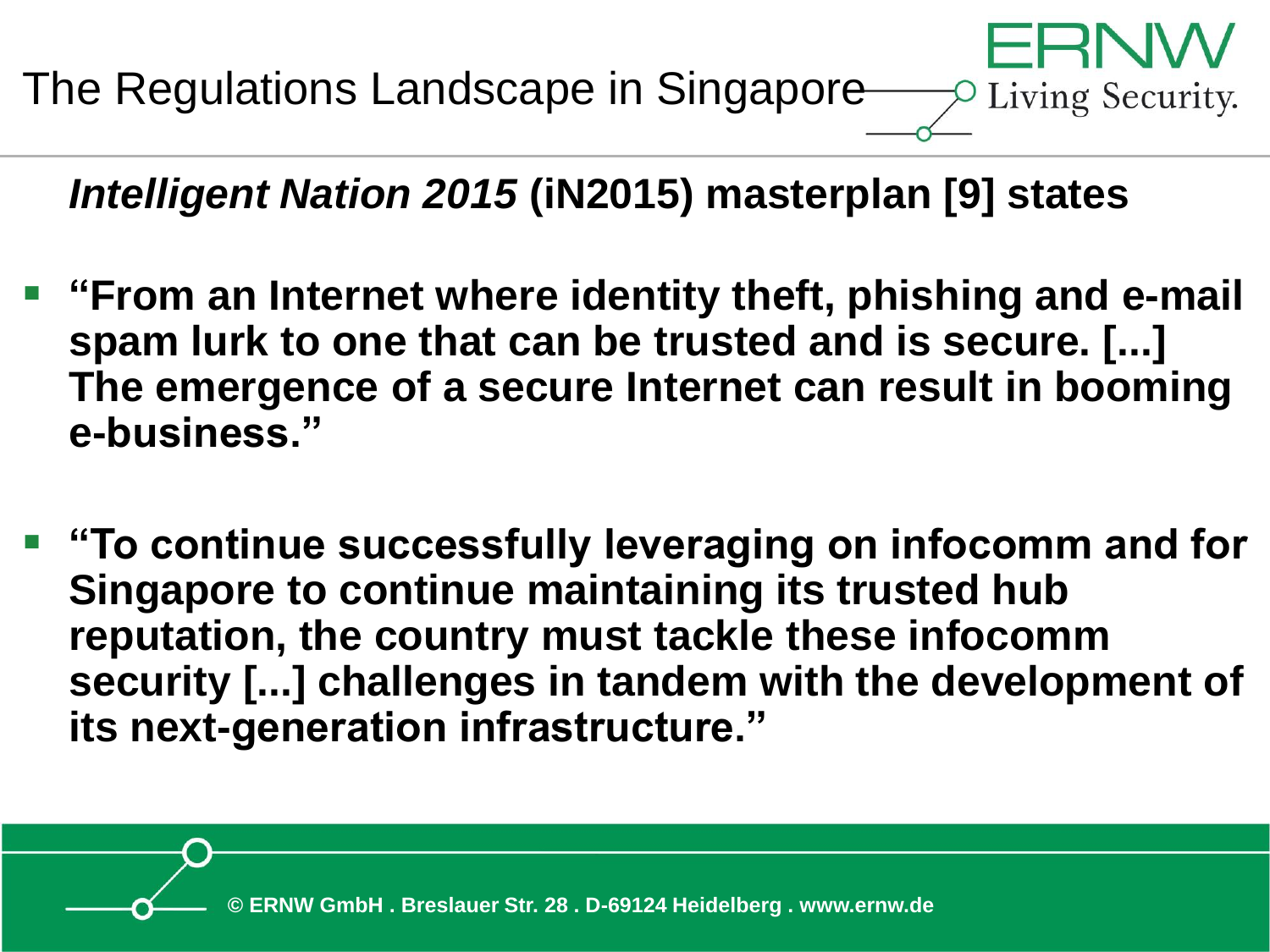Singapore, Responsible Authority

**Infocomm Development Authority of Singapore (IDA)** 

Living Security.

- **"The strategic goal of the Infocomm Development Authority of Singapore (IDA) is to cultivate a vibrant and competitive infocomm industry in Singapore - one that attracts foreign investment and sustains long-term GDP growth through innovative infocomm technology development, deployment and usage in Singapore - in order to enhance the global economic competitiveness of Singapore."**
- **"Policies and Regulations constitute a large part of IDA's efforts to create a conducive infocomm environment"**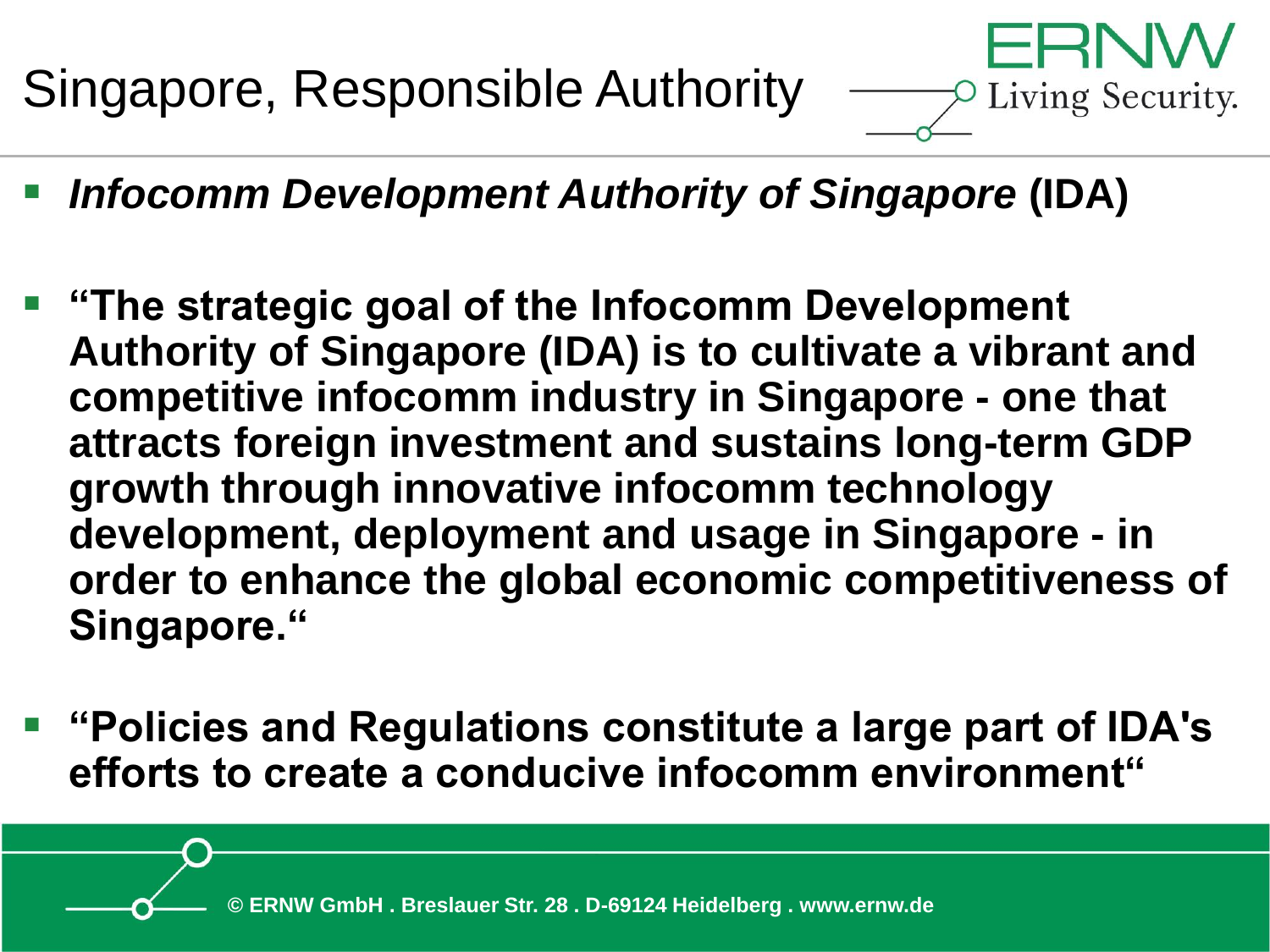

- **Infocomm Security Masterplan (2005-2007)**
- *Proposed Spam Control Bill* **&** *Proposed Legislative Framework for the Control of E-Mail Spam*
- So far no additional regulations framework regarding **"cyber security" visible... which does***n't* **mean we'll not see something here...**

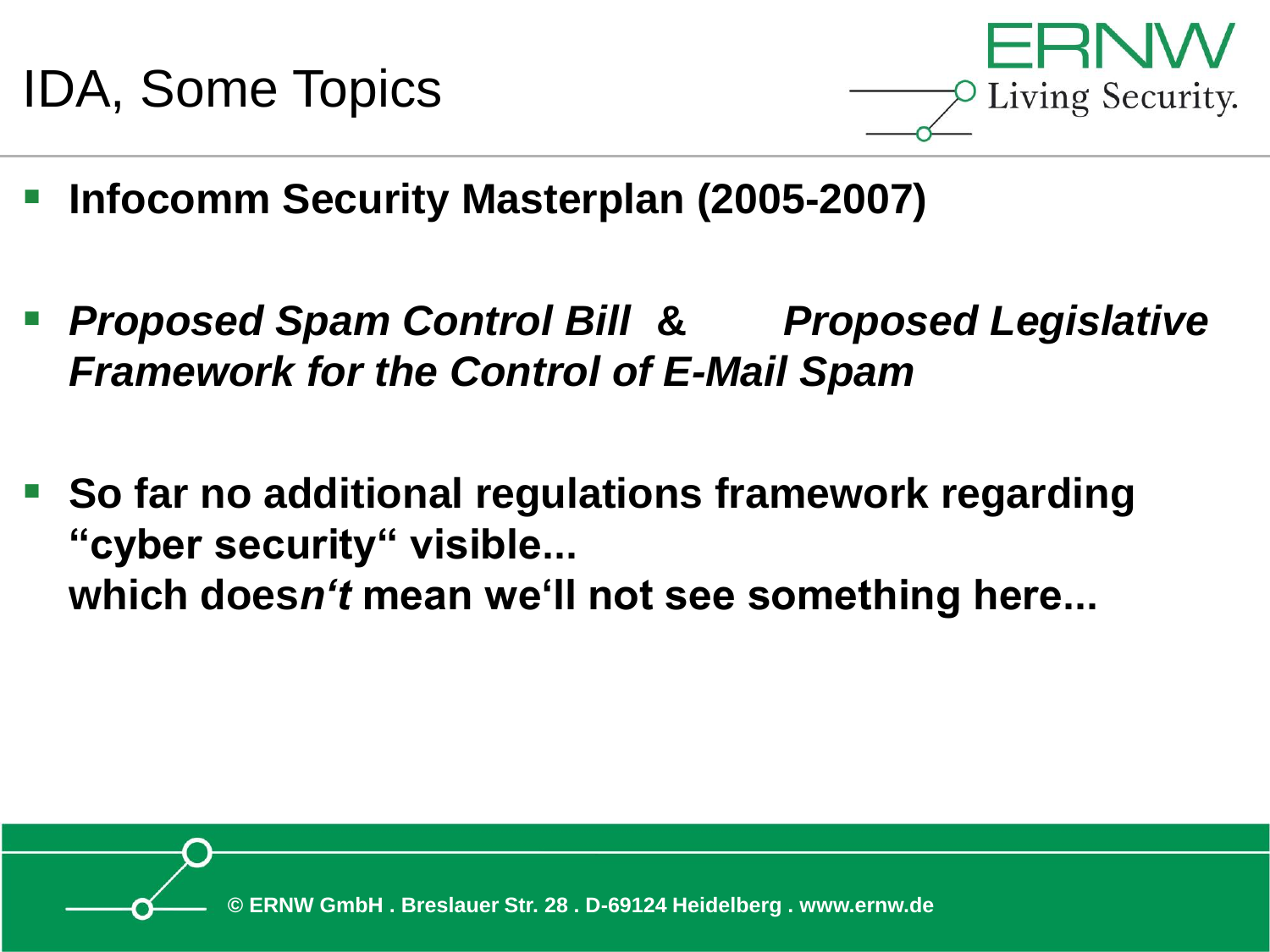# Outlook on the future

- **Technical measures seem possible to some degree.**
- **Law support might help.**
- **Question 1: why should carriers burden? Are they responsible?**
- **Question 2: do** *we want* **this?**
- **However, as said: we'll see this (regulation) stuff anyway.**



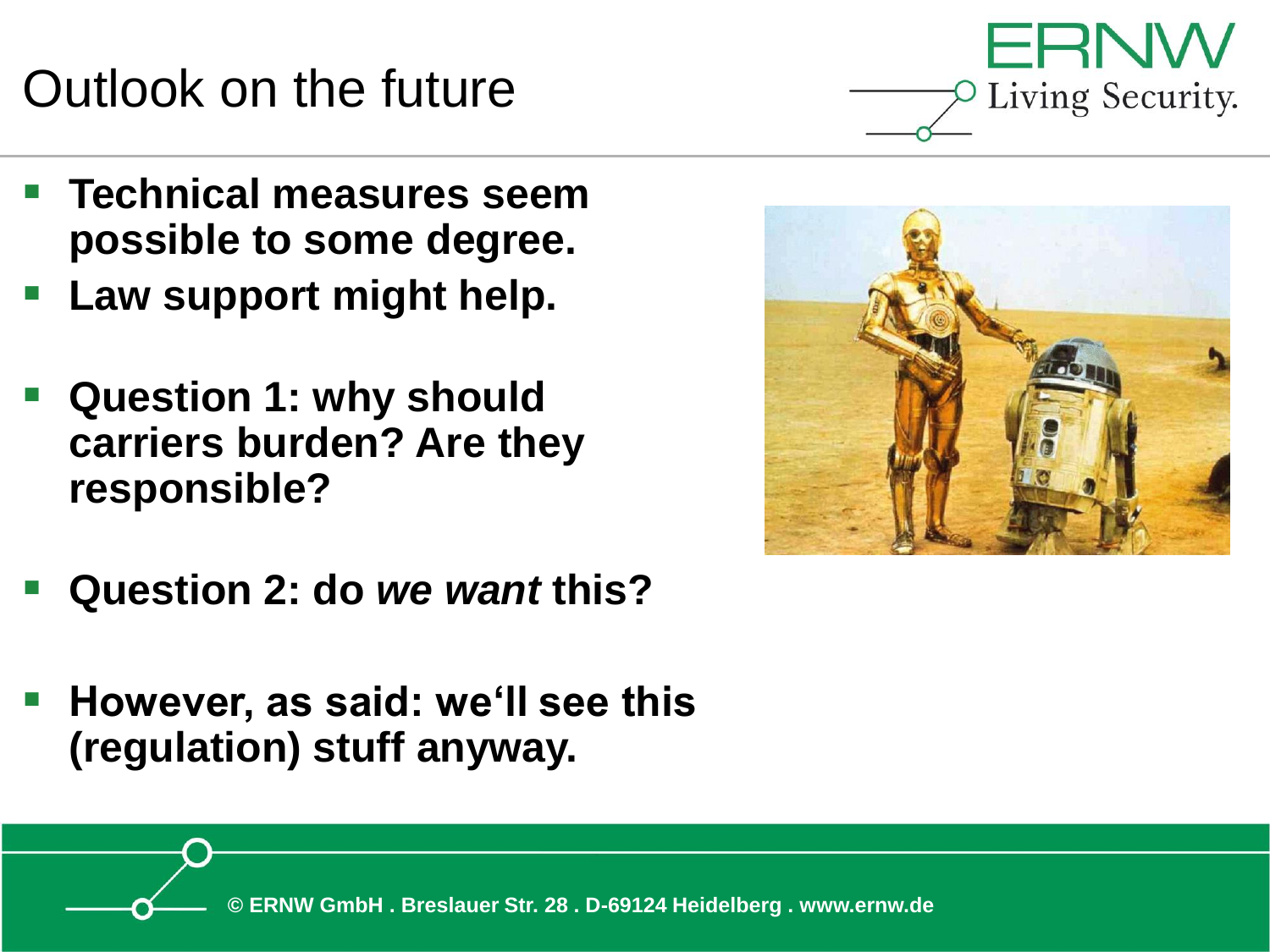### Questions?



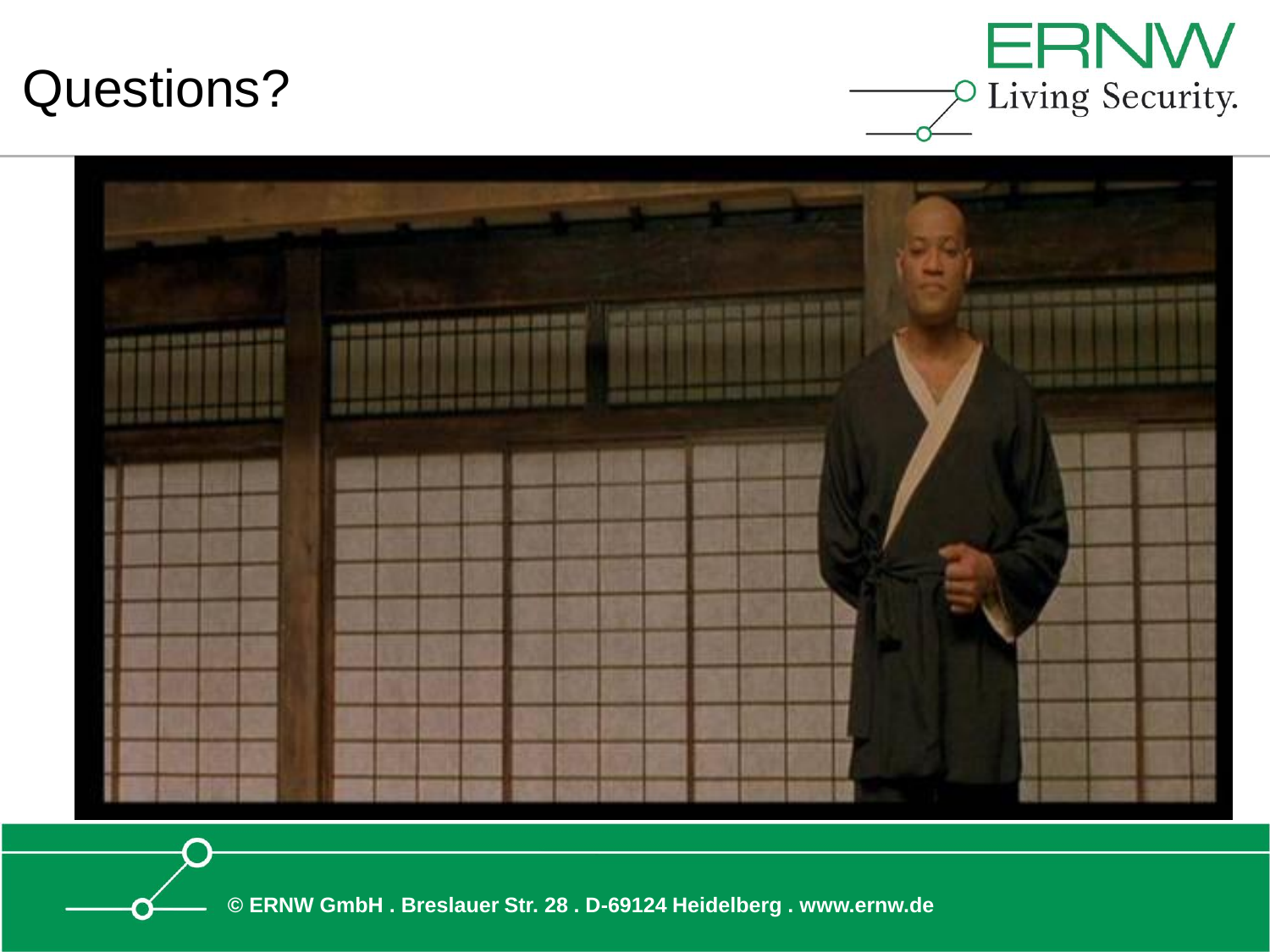### Thanks for your attention!